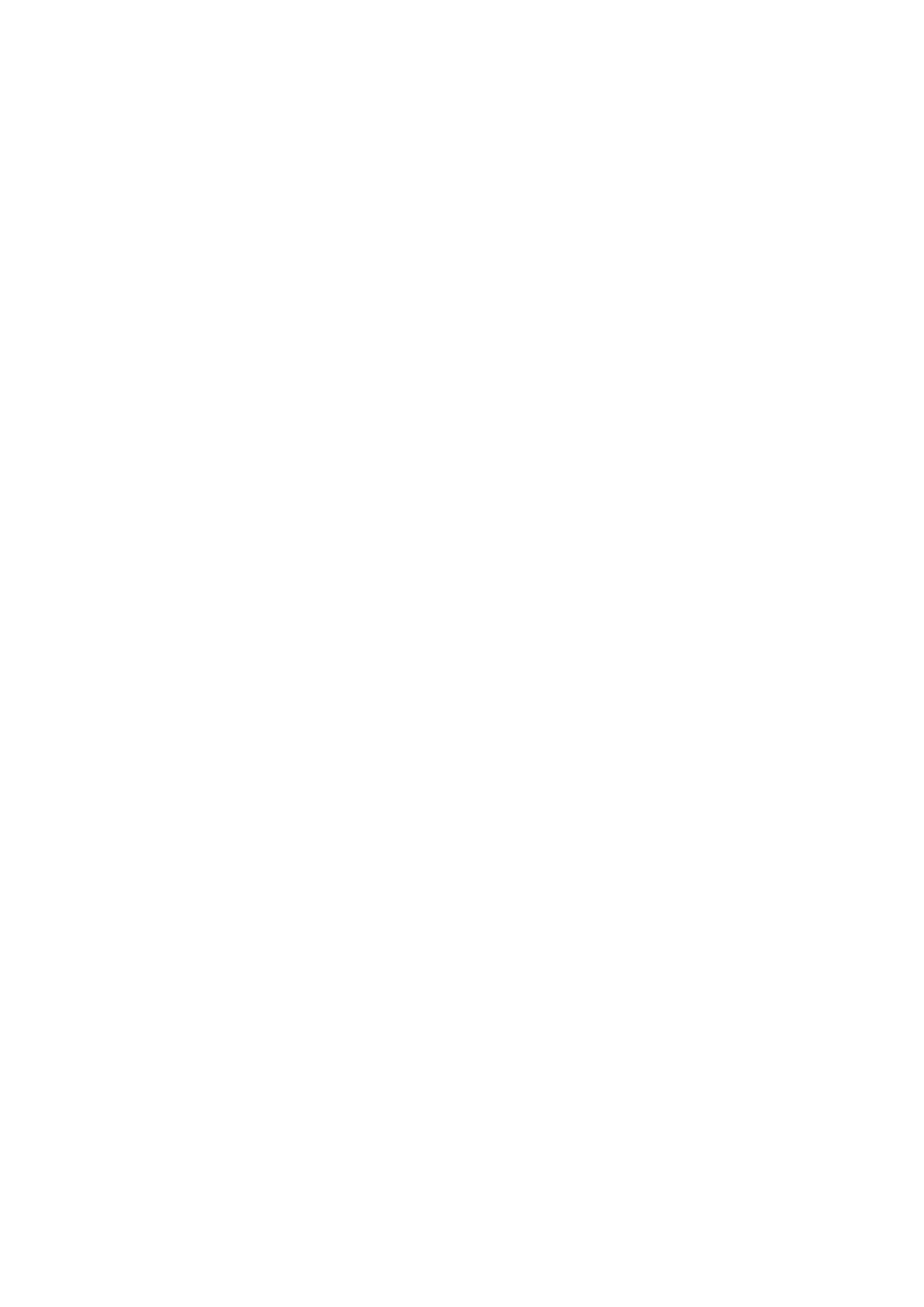*I certify that this public bill, which originated in the Legislative Assembly, has finally passed the Legislative Council and the Legislative Assembly of New South Wales.*

> *Clerk of the Legislative Assembly. Legislative Assembly, Sydney, , 2012*



New South Wales

## **Statute Law (Miscellaneous Provisions) Bill (No 2) 2012**

Act No , 2012

An Act to repeal certain Acts and to amend certain other Acts and instruments in various respects and for the purpose of effecting statute law revision; and to make certain savings.

*I have examined this bill and find it to correspond in all respects with the bill as finally passed by both Houses.*

*Assistant Speaker of the Legislative Assembly.*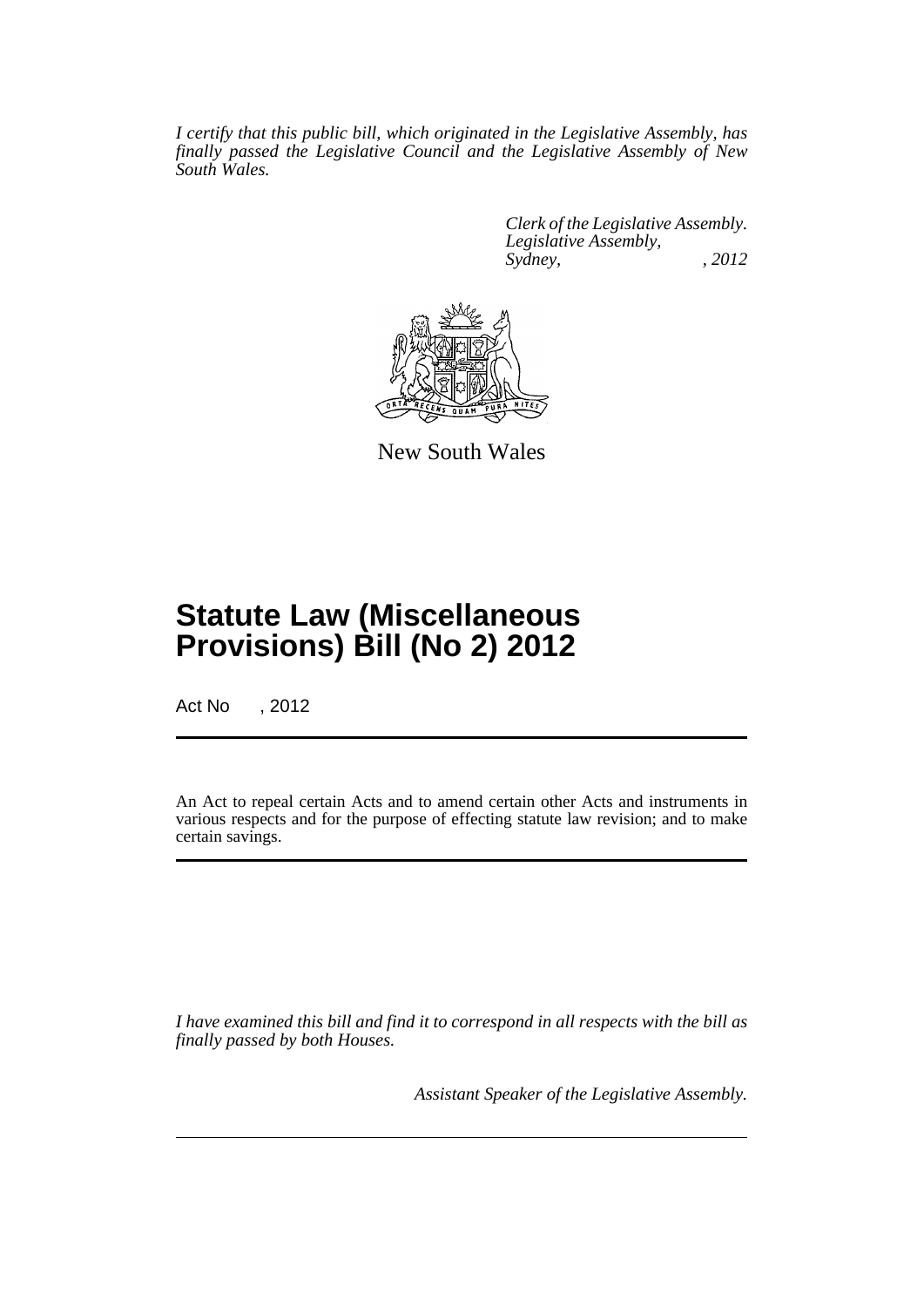### <span id="page-3-0"></span>**The Legislature of New South Wales enacts:**

#### **1 Name of Act**

This Act is the *Statute Law (Miscellaneous Provisions) Act (No 2) 2012*.

### <span id="page-3-1"></span>**2 Commencement**

- (1) This Act commences on 4 January 2013.
- (2) However, the amendments made by the Schedules to this Act commence on the day or days specified in those Schedules in relation to the amendments concerned. If a commencement day is not specified, the amendments commence in accordance with subsection (1).

### <span id="page-3-2"></span>**3 Explanatory notes**

The matter appearing under the heading "Explanatory note" in any of the Schedules does not form part of this Act.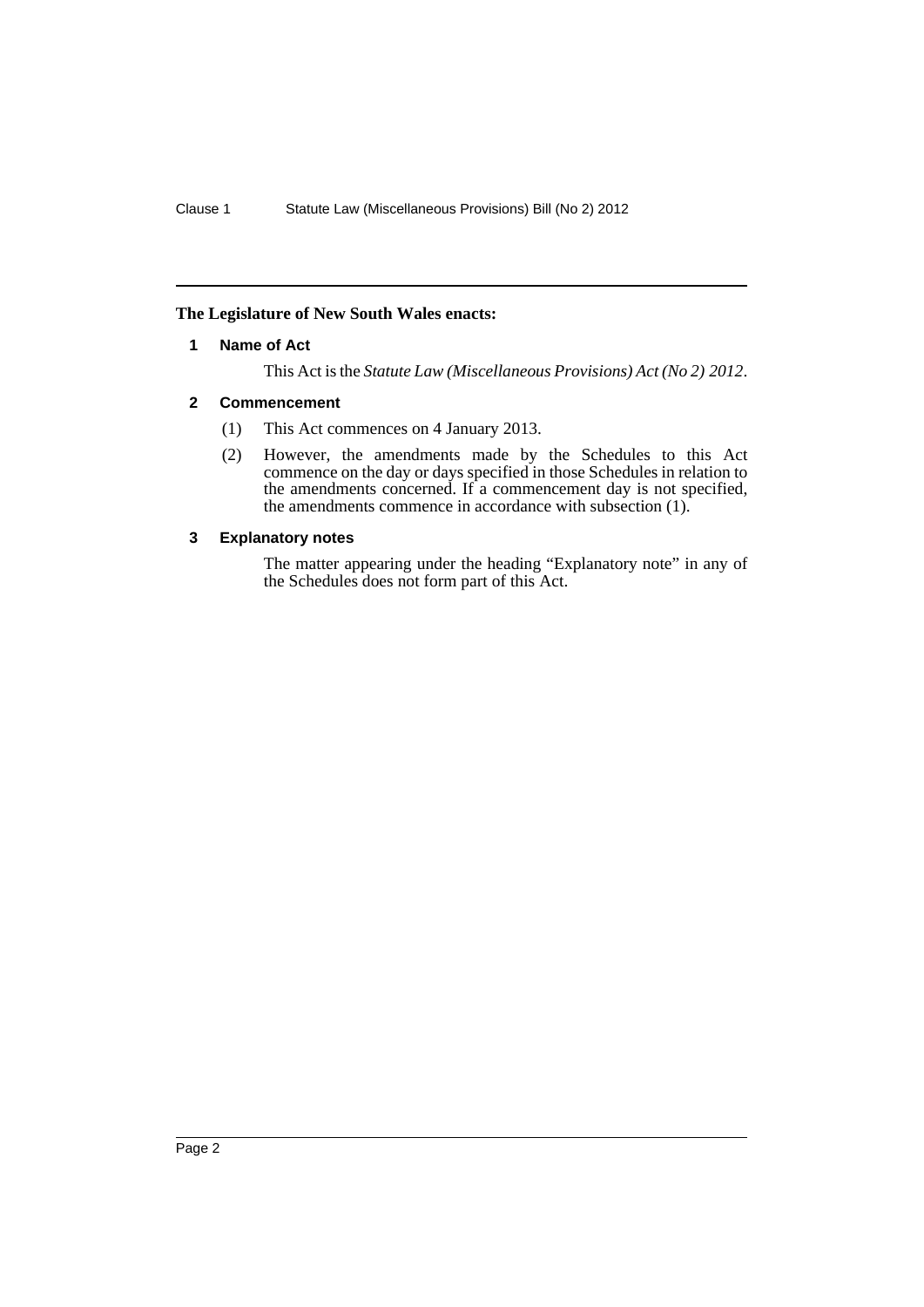Minor amendments **Schedule 1** and the state of the state of the state of the Schedule 1

### <span id="page-4-0"></span>**Schedule 1 Minor amendments**

### **1.1 Apprenticeship and Traineeship Act 2001 No 80**

**[1] Section 21, heading**

Insert "**on application by a party**" after "**plans**" in the heading to the section.

#### **[2] Section 21A**

Insert after section 21:

#### **21A Variation of training contracts and training plans by Commissioner**

- (1) The Commissioner may, on receiving a recommendation from a registered training organisation or any other relevant person or body or on the Commissioner's own initiative, make a variation to a training contract or training plan in accordance with this section.
- (2) A technical variation may be made at any time at the discretion of the Commissioner.
- (3) A technical variation is a variation that, in the Commissioner's opinion, is of a minor nature and will not result in any material change to the terms of the training contract or training plan.
- (4) If the variation is not a technical variation, the following provisions apply:
	- (a) the Commissioner must send a notice to each party (being the employer and the apprentice or trainee) requesting the party to notify the Commissioner whether or not the party consents to the variation,
	- (b) if the Commissioner does not receive any reply to such a request within 21 days after the date on which the notice was sent, the consent of the party to whom the notice was sent is taken to have been given,
	- (c) if the parties consent to the variation, the Commissioner may make the variation.
- (5) As soon as practicable after a variation is made under this section, the Commissioner must give notification of the variation to the following:
	- (a) the employer,
	- (b) the apprentice or trainee concerned,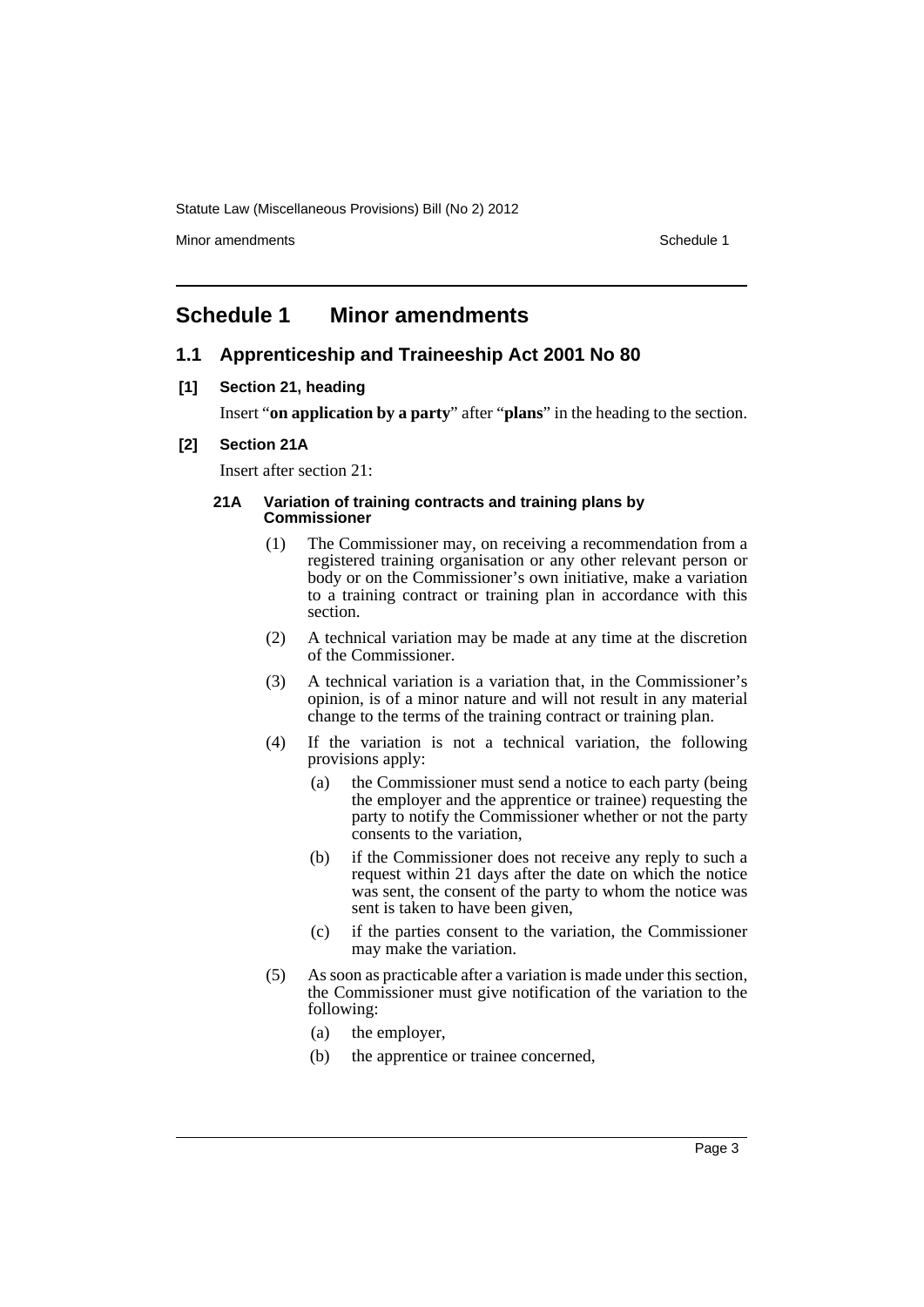Schedule 1 Minor amendments

- (c) in the case of the variation of a training plan—the relevant registered training organisation.
- (6) A variation made under this section is binding on the employer and the apprentice or trainee.

#### **Explanatory note**

Currently, section 21 of the *Apprenticeship and Traineeship Act 2001* enables variations to be made to a training contract or training plan only on the application of the employer, apprentice or trainee concerned (a *relevant party*). Item [2] of the proposed amendments extends the circumstances in which a variation may be made to a training contract or training plan by enabling the Commissioner for Vocational Training to do so on receiving a recommendation from a registered training organisation or any other relevant person or body or on the Commissioner's own initiative. The proposed amendment enables the Commissioner, at any time and at his or her discretion, to make a technical variation that will not result in any material change to the terms of the training contract or training plan. However, the Commissioner may make other variations only after notifying the relevant parties and receiving their consent (or their assumed consent if the Commissioner does not receive a response from the parties within 21 days of notifying them). Any variation made by the Commissioner is binding on, and must be notified to, the relevant parties.

Item [1] of the proposed amendments makes a consequential amendment.

### **1.2 Australian Museum Trust Act 1975 No 95**

#### **Section 18**

Insert before section 19:

#### **18 Personal liability**

A matter or thing done or omitted to be done by the Trust, a trustee, the Director or a person acting under the direction of the Trust or the Director does not, if the matter or thing was done or omitted to be done in good faith for the purposes of executing this Act, subject a trustee, the Director or a person so acting personally to any action, liability, claim or demand.

#### **Explanatory note**

The proposed amendment to the *Australian Museum Trust Act 1975* ensures that a trustee of the Australian Museum Trust, the Director of the Australian Museum or a person acting under the direction of the Trust or the Director is not personally liable for an act or omission done in good faith for the purpose of executing that Act.

### **1.3 Biofuels Act 2007 No 23**

#### **[1] Section 5 Act applies only to sales to person in NSW or for delivery in NSW**

Omit section 5 (2) and (2A). Insert instead:

(2) This Act does not apply to a sale of petrol or diesel fuel by one volume fuel seller to another volume fuel seller.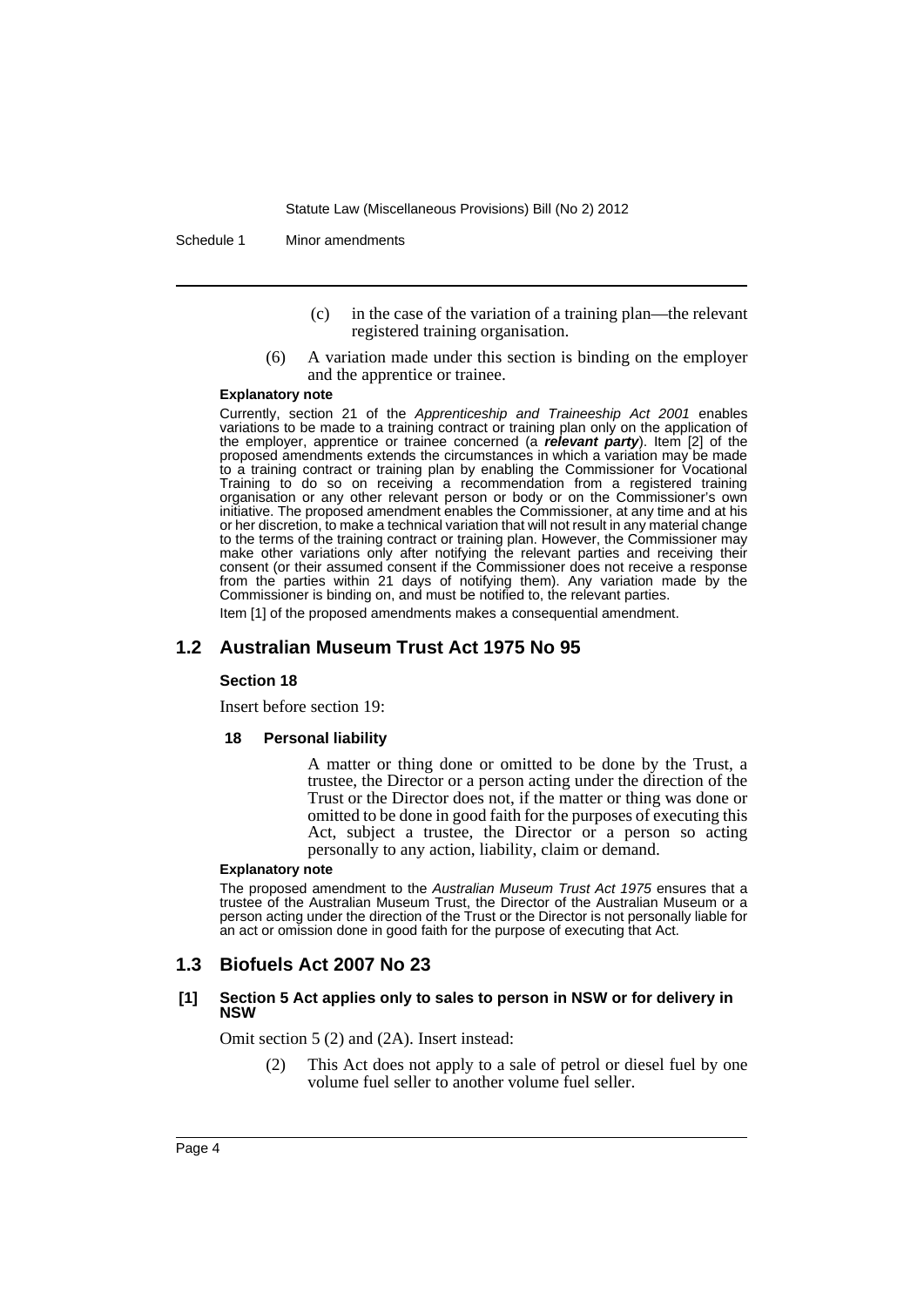Minor amendments **Schedule 1** and the state of the state of the state of the Schedule 1

#### **[2] Section 15 Exemptions from minimum biofuel requirements**

Omit section 15 (4). Insert instead:

(4) An exemption can be granted as a partial exemption specifying a percentage that is less than the minimum ethanol percentage or minimum biodiesel percentage applicable under section 6 or 7.

**Note.** A partial exemption has the effect that the relevant section then applies to require that the volume of ethanol (in petrol ethanol blend) or volume of biodiesel (in biodiesel blend) sold by the volume fuel seller concerned is not less than the specified minimum ethanol percentage or specified minimum biodiesel percentage of the total volume of all petrol or diesel fuel sold by that seller during the relevant period.

#### **[3] Schedule 1 Savings, transitional and other provisions**

Insert after clause 3:

### **Part 3 Provision consequent on enactment of Statute Law (Miscellaneous Provisions) Act (No 2) 2012**

#### **4 Exemption from minimum biofuel requirements**

An order made by the Minister under section 15 (4) that was in force immediately before the substitution of that subsection by the *Statute Law (Miscellaneous Provisions) Act (No 2) 2012* is taken to have been made under that subsection as so substituted.

#### **Explanatory note**

Item [1] of the proposed amendments to the *Biofuels Act 2007* (*the Act*) expands a general exception from the operation of the Act (applying to certain bulk fuel sales) so as to ensure that the Act's requirements for records and returns of fuel sales will only apply to the fuel sales that are subject to the Act's main operative provisions (which impose minimum ethanol/biodiesel content requirements for fuel). As a result of the amendment, records and returns will no longer be required for sales by primary wholesalers to major retailers. Those sales are currently not subject to the Act's minimum ethanol/biodiesel content requirements (so the current requirement for records and returns for those sales serves no purpose under the Act).

Item [2] of the proposed amendments recasts a provision that allows an exemption from a minimum biofuel requirement to be granted as a "partial" exemption, to correct the explanation of how such a partial exemption operates.

Item [3] of the proposed amendments inserts a transitional provision that preserves exemptions from minimum biofuel requirements that were granted by the Minister before the amendment made by item [2].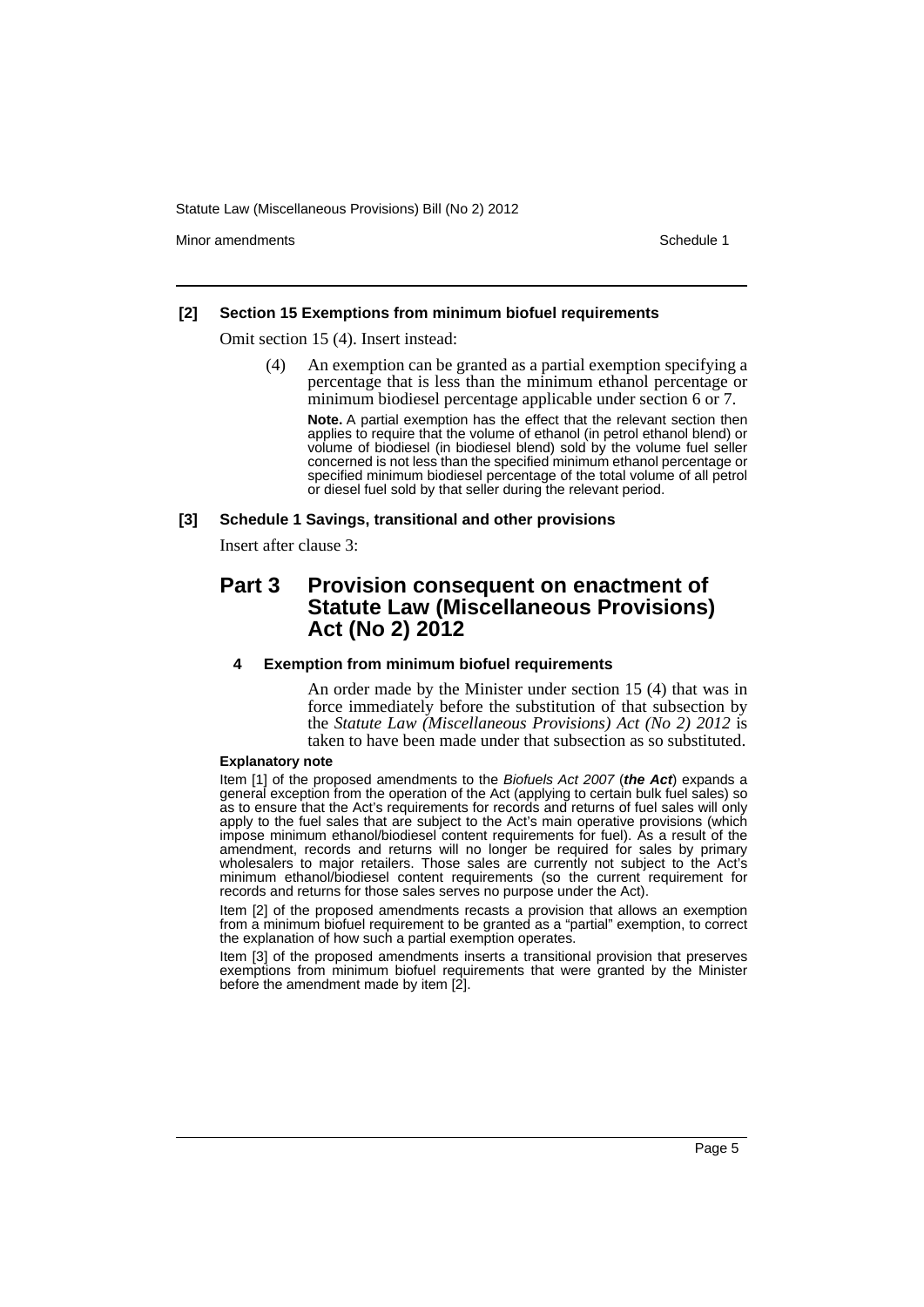Schedule 1 Minor amendments

### **1.4 Child Protection (Working with Children) Act 2012 No 51**

#### **Schedule 3 Savings, transitional and other provisions**

Omit "by a tribunal under section 33H" from clause 6 (1).

Insert instead "under section 33H or 33I".

#### **Commencement**

The amendment to the *Child Protection (Working with Children) Act 2012* is taken to have commenced on the date of assent to that Act.

#### **Explanatory note**

The proposed amendment to the *Child Protection (Working with Children) Act 2012* (*the 2012 Act*) corrects cross-referencing in a transitional provision. In particular, the proposed amendment ensures that an unconditional order (removing a prohibition on a person working in child-related employment) that is made under repealed provisions of the *Commission for Children and Young People Act 1998* is preserved and treated as being an order of an equivalent kind in the 2012 Act.

#### **1.5 Children and Young Persons (Care and Protection) Act 1998 No 157**

#### **[1] Section 27A Alternative reporting arrangements**

Insert after section 27A (11):

- (12) A staff member of a relevant agency may, in accordance with the terms of an arrangement under this section, refer any of the following matters to an assessment officer of the agency:
	- (a) a matter relating to a young person that the staff member would otherwise report to the Director-General under section 24,
	- (b) a matter relating to an unborn child that the staff member would otherwise report to the Director-General under section 25.

#### **[2] Section 29 Protection of persons who make reports or provide certain information**

Insert at the end of the section:

**Note.** It is an offence under section 254 for a person to disclose any information obtained in connection with the administration or execution of this Act, except in certain circumstances. The maximum penalty is 10 penalty units (currently \$1,100) or imprisonment for up to 12 months, or both.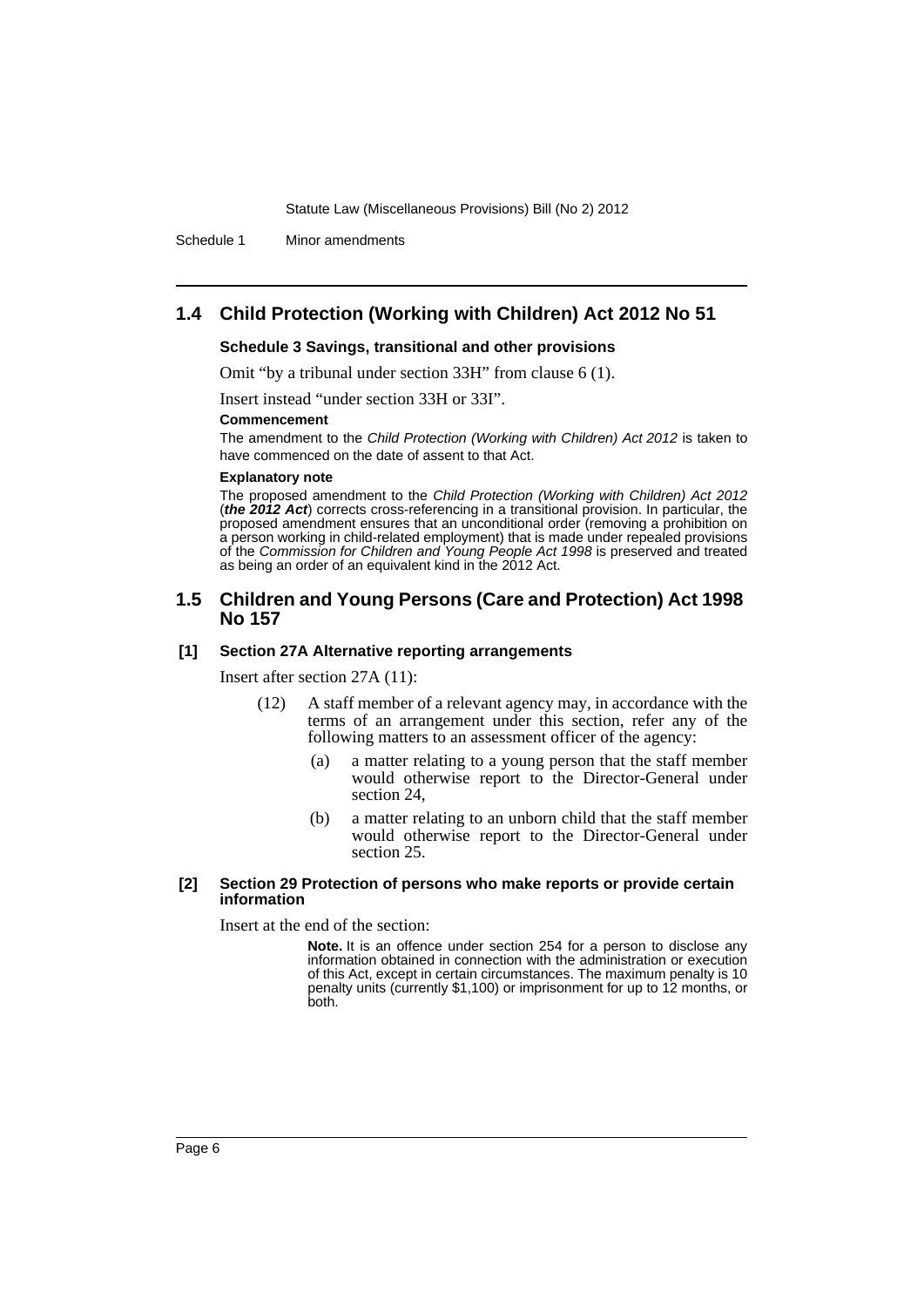Minor amendments **Schedule 1** and the state of the state of the state of the Schedule 1

#### **[3] Section 61 Applications for care orders**

Omit section 61 (2). Insert instead:

- (1A) A care application must specify the particular care order sought and the grounds on which it is sought.
	- (2) A care application must be accompanied by a written report specifying such information as may be prescribed for the purposes of this section by the rules made under the *Children's Court Act 1987*.
- (2A) However, a written report is not required to accompany a care application if:
	- (a) the application is for the rescission or variation of a care order under section 90, or
	- (b) such a report has previously been provided to the Children's Court in relation to the child or young person concerned.

### **[4] Chapter 9, Part 1, heading**

Omit "**in need of care and protection**".

#### **[5] Section 245B Interpretation**

Insert "or a referral to an assessment officer under section 27A" after "section  $25$ " in section  $245B(3)$  (a).

#### **[6] Section 245B (3) (b) and (c)**

Insert "or referral" after "report" wherever occurring.

#### **[7] Section 264 Regulations**

Omit "section 114" from section 264 (1A) (c).

Insert instead "section 65A or 114".

#### **Explanatory note.**

Item [1] of the proposed amendments to the *Children and Young Persons (Care and Protection) Act 1998* (*the Act*) enables mandatory reporters (such as teachers, health care workers and police officers) to refer matters relating to the safety, welfare and well-being of unborn children and young persons (aged 16 or 17 years) to assessment officers instead of making a report about the unborn child or young person directly to the Director-General of the Department of Family and Community Services (the *Director-General*). Under existing alternative reporting arrangements, assessment officers handle mandatory reports about children (aged under 16 years) that would otherwise be reported directly to the Director-General.

Items [5] and [6] make it clear that Chapter 16A of the Act (which enables the exchange of information about the safety, welfare and well-being of children and young persons between agencies) extends to information about an unborn child who is the subject of a referral to an assessment officer under the alternative reporting arrangements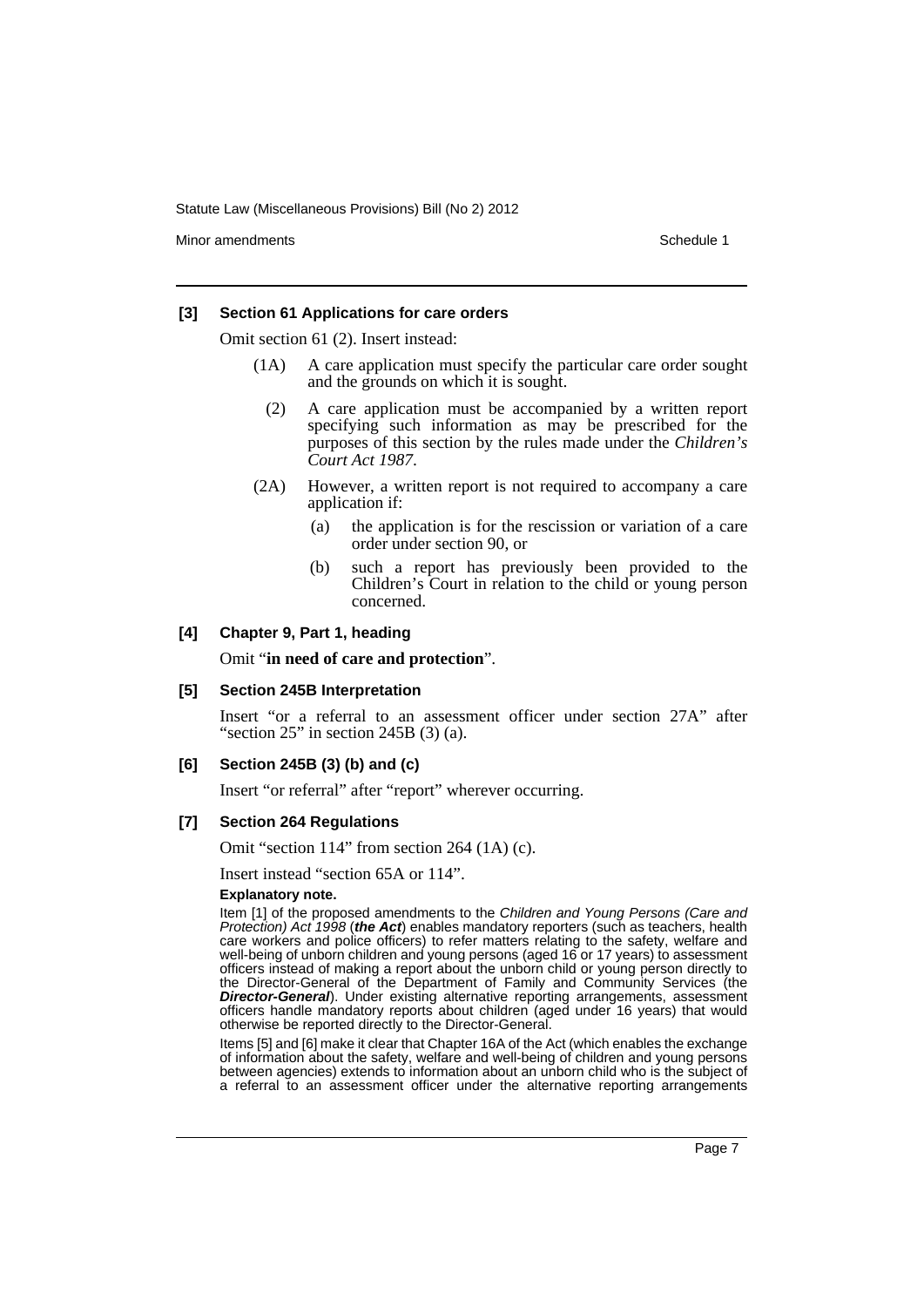Schedule 1 Minor amendments

referred to above. Currently, Chapter 16A only extends to information about unborn children who are the subject of pre-natal reports to the Director-General.

Item [2] inserts a note referring to the offence under the Act of disclosing information obtained in connection with the administration or execution of the Act except in certain circumstances. The note is inserted into a section providing that the identity of a person who makes a report about a child or young person to the Director-General is not to be revealed, except in certain circumstances (such as the disclosure to the police of the reporter's identity for the purposes of the investigation of various offences).

Item [3] removes the requirement for certain applications for care orders to be accompanied by a written report setting out a summary of the facts, matters and circumstances of the case. A written report will still be required for most initial care applications, and all care applications must continue to specify the particular care order sought and the grounds on which it is sought.

Item [4] amends the heading to a Part in Chapter 9 of the Act to reflect that the Part applies to the medical examination and treatment of all children (and not only to children who are in need of care and protection).

Item [7] expands the power to make regulations about the use of evidence given during the course of alternative dispute resolution to include alternative dispute resolution that is ordered by the Children's Court.

### **1.6 Crime Commission Act 2012 No 66**

#### **[1] Section 57 Directions and guidelines to Commission**

Insert after section 57 (4):

- (5) The Management Committee must furnish guidelines to the Police Integrity Commission with respect to the negotiation by the Police Integrity Commission of the terms of agreements regarding orders made by consent under the *Criminal Assets Recovery Act 1990*.
- (6) Guidelines must not be furnished under subsection (5) unless the Management Committee has consulted with the Commissioner for the Police Integrity Commission about, and obtained his or her written agreement to, the furnishing of the guidelines.

#### **[2] Schedule 5 Amendment of Acts and regulations**

Omit Schedule 5.11 [3].

#### **Commencement**

The amendments to the *Crime Commission Act 2012* are taken to have commenced on 5 October 2012.

#### **Explanatory note**

Section 62 of the *Criminal Assets Recovery Act 1990* (the *CAR Act*) provides that consent orders, giving effect to the terms of agreements negotiated between the Crime Commission and persons whose interests in property are subject to confiscation orders under that Act, cannot be made unless the Commissioner for the Crime Commission has certified that guidelines with respect to the negotiation of such terms of agreement set by the NSW Crime Commission Management Committee under section 57 of the *Crime Commission Act 2012* have been complied with.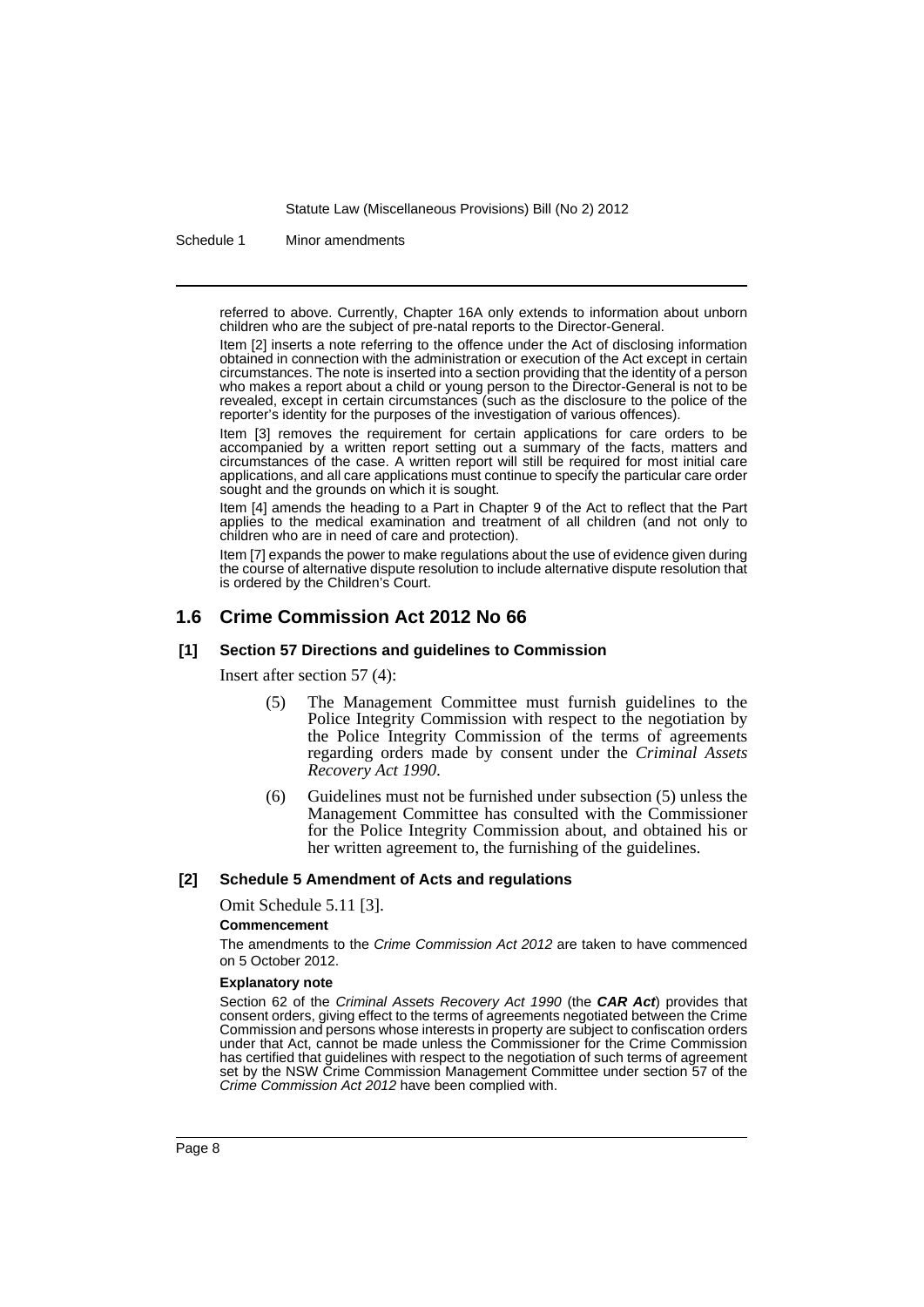Minor amendments **Schedule 1** and the state of the state of the state of the Schedule 1

Item [1] of the proposed amendments to the *Crime Commission Act 2012* provides for the Management Committee to set such guidelines for the Police Integrity Commission in consultation with, and after obtaining the agreement of, the Commissioner for the Police Integrity Commission.

Item [2] of the proposed amendments to the *Crime Commission Act 2012* omits an amendment made by that Act to section 19 of the *Police Integrity Commission Act 1996* (which currently applies the CAR Act to the Police Integrity Commission in the same way as it applies to the Crime Commission) that would, if commenced, prevent the application of section 62 of the CAR Act to the Police Integrity Commission.

### **1.7 Criminal Procedure Act 1986 No 209**

#### **Section 94 Meaning of "offence involving violence"**

Omit "section 35 (b) of the *Crimes Act 1900*" from section 94 (1) (d).

Insert instead "section 35 (1) or (2) of the *Crimes Act 1900*".

#### **Explanatory note**

The proposed amendment to the *Criminal Procedure Act 1986* updates a cross-reference to the offence of recklessly causing grievous bodily harm in a definition of *offences involving violence*. Alleged victims of offences involving violence who have made a written statement cannot generally be directed to attend committal proceedings.The amendment also updates the definition to include the more serious offence of recklessly causing grievous bodily harm in company.

### **1.8 Election Funding, Expenditure and Disclosures Act 1981 No 78**

#### **[1] Section 4 Definitions**

Insert ", appointed by the member under section 46A," after "an official agent" in paragraph (f1) of the definition of *official agent* in section 4 (1).

#### **[2] Section 4 (1), definition of "official agent"**

Omit paragraph (f2). Insert instead:

(f2) in relation to a third-party campaigner for whom an official agent, appointed by the campaigner under section 46B, is registered in the Register of Official Agents—that official agent, or

#### **[3] Section 4 (1), definition of "official agent"**

Omit "or candidate" from paragraph (g).

Insert instead ", candidate or third-party campaigner concerned".

#### **Explanatory note**

The proposed amendments to the *Election Funding, Expenditure and Disclosures Act 1981* ensure that the Election Funding Authority of New South Wales may designate an official agent for an elected member or third-party campaigner if an official agent is not otherwise appointed or designated for the member or campaigner.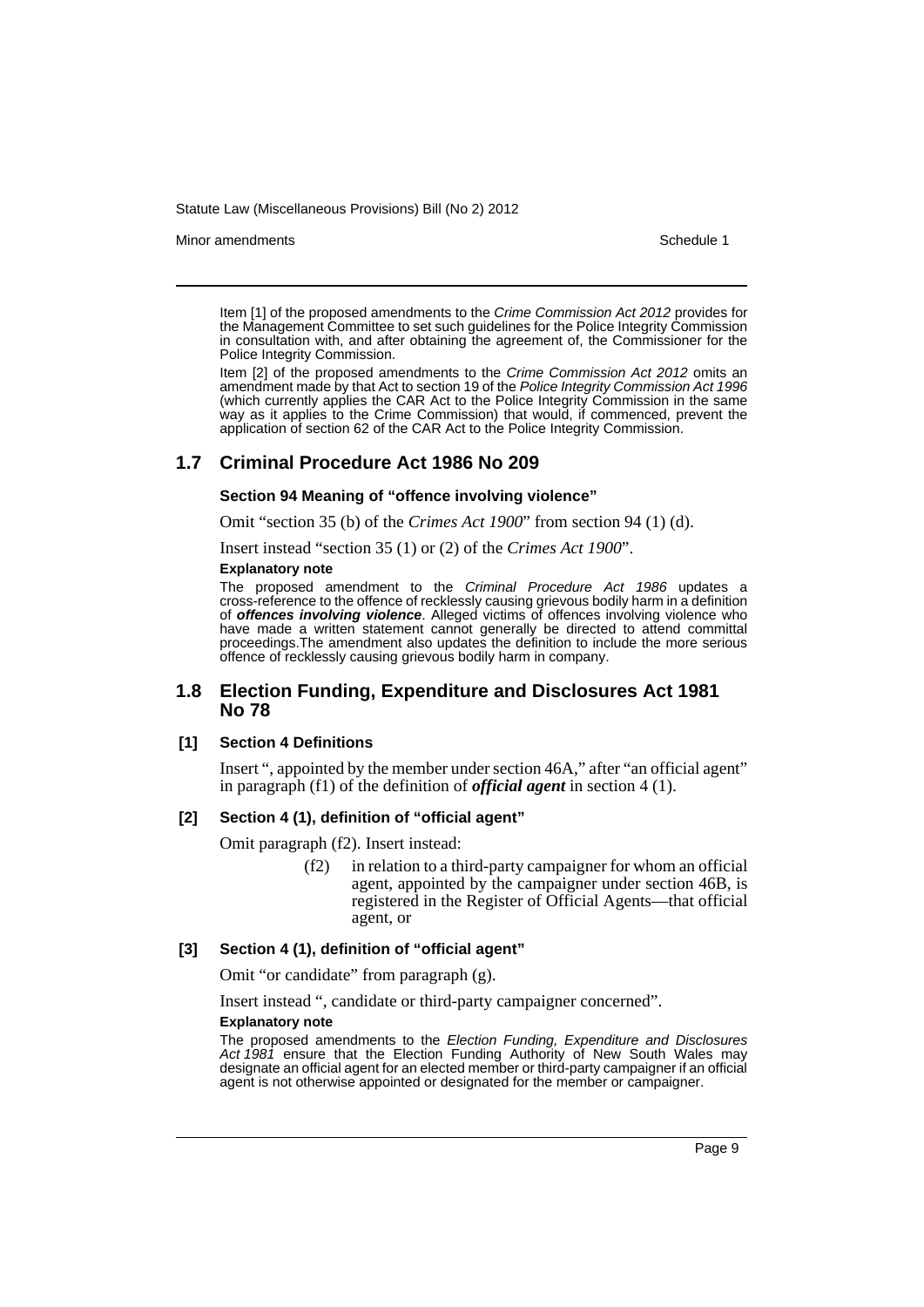Schedule 1 Minor amendments

### **1.9 Independent Commission Against Corruption Act 1988 No 35**

#### **Schedule 1 Provisions relating to Commissioner and Assistant Commissioners**

Omit "7 years" wherever occurring in clause 4 (1A) and (3).

Insert instead "9 years".

#### **Explanatory note**

The proposed amendment to the *Independent Commission Against Corruption Act 1988* extends the total period for which a person may hold office as an Assistant Commissioner for the Independent Commission Against Corruption from 7 to 9 years.

### **1.10 Library Act 1939 No 40**

#### **Section 7BA**

Insert after section 7B:

#### **7BA Personal liability**

A matter or thing done or omitted to be done by the Council, a member of the Council, the State Librarian or a person acting under the direction of the Council or the State Librarian does not, if the matter or thing was done or omitted to be done in good faith for the purposes of executing this Act, subject a member of the Council, the State Librarian or a person so acting personally to any action, liability, claim or demand.

#### **Explanatory note**

The proposed amendment to the *Library Act 1939* ensures that a member of the Library Council of New South Wales, the State Librarian or a person acting under the direction of the Library Council or the State Librarian is not personally liable for an act or omission done in good faith for the purpose of executing that Act.

### **1.11 Local Government Act 1993 No 30**

#### **Schedule 8 Savings, transitional and other provisions consequent on the enactment of other Acts**

Insert after clause 102:

#### **102A Certain reinstated councils may retain Electoral Commissioner to administer elections, polls and referendums until end of 2016 ordinary elections**

(1) Despite section 296, a reinstated council may resolve, before 9 September 2013, that the council is to enter into a contract or make arrangements with the Electoral Commissioner for the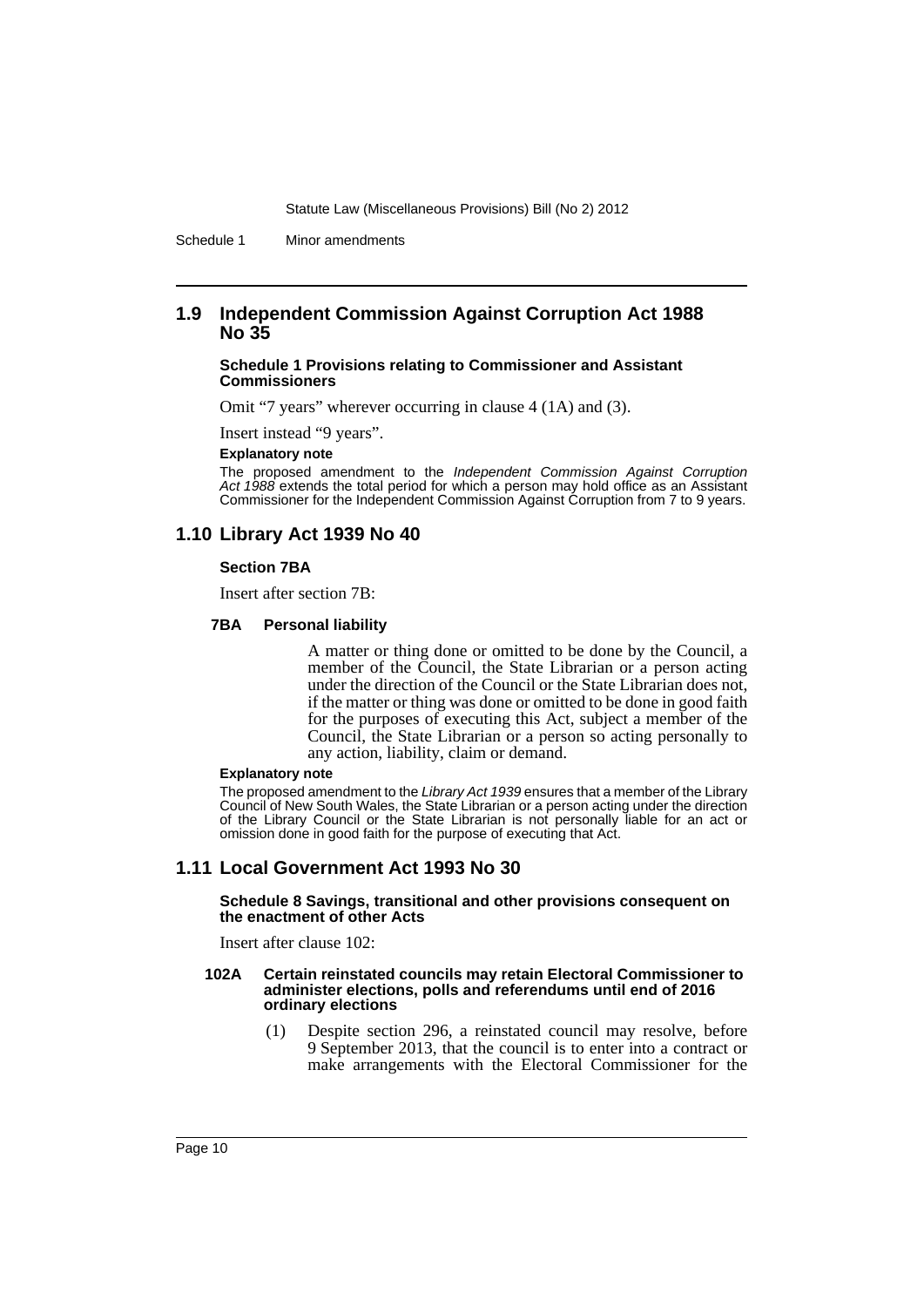Minor amendments **Schedule 1** and the state of the state of the state of the Schedule 1

Electoral Commissioner to administer its elections, council polls and constitutional referendums.

- (2) The council must, as soon as possible, notify the following persons of the making of such a resolution:
	- (a) the Electoral Commissioner,
	- (b) the Director-General.
- (3) If such a contract is entered into or such arrangements made, the Electoral Commissioner is to administer all the elections, council polls and constitutional referendums of the council until the conclusion of the 2016 ordinary election for councillors.
- (4) In this clause:

*election* does not include an election of the mayor or a deputy mayor by the councillors.

*reinstated council* means any of the following councils:

- (a) Port Macquarie-Hastings Council,
- (b) Shellharbour City Council,
- (c) Wollongong City Council.

#### **Explanatory note**

The proposed amendment to the *Local Government Act 1993* makes it clear that certain local councils recently in administration (Port Macquarie-Hastings Council, Shellharbour City Council and Wollongong City Council) may resolve, before 9 September 2013 (just as other councils may), that the New South Wales Electoral Commissioner is to administer elections, council polls and constitutional referendums for the council for the next election cycle.

### **1.12 Museum of Applied Arts and Sciences Act 1945 No 31**

#### **Section 16**

Insert after section 15:

#### **16 Personal liability**

- (1) A matter or thing done or omitted to be done by the Trustees, a trustee, the principal officer or a person acting under the direction of the Trustees or the principal officer does not, if the matter or thing was done or omitted to be done in good faith for the purposes of executing this Act, subject a trustee, the principal officer or a person so acting personally to any action, liability, claim or demand.
- (2) In this section, *principal officer* means the member of staff responsible for the day-to-day management and administration of the Museum.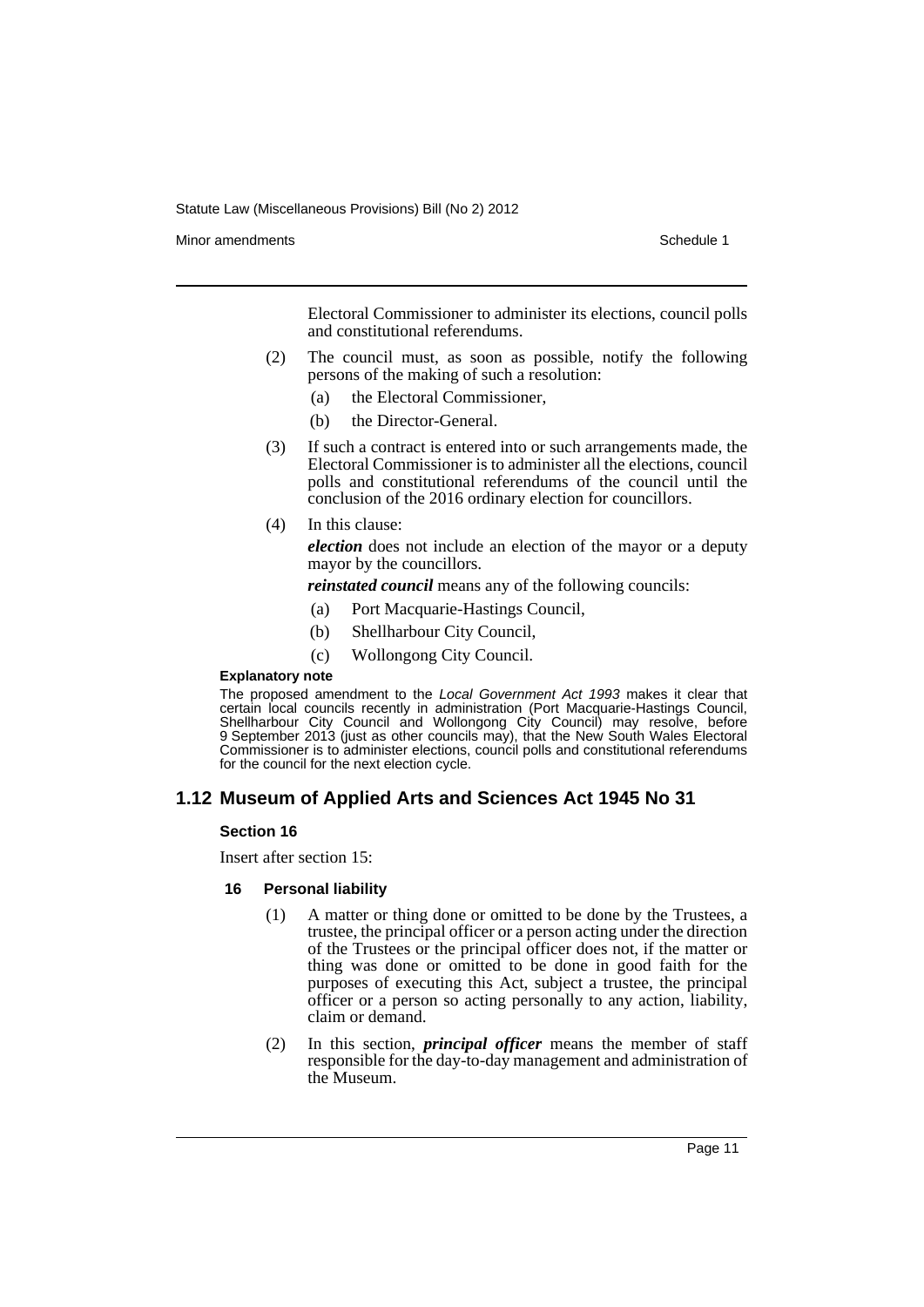Schedule 1 Minor amendments

#### **Explanatory note**

The proposed amendment to the *Museum of Applied Arts and Sciences Act 1945* ensures that a trustee of the Museum of Applied Arts and Sciences, the principal officer of the Museum or a person acting under the direction of the Trustees or the principal officer is not personally liable for an act or omission done in good faith for the purpose of executing that Act. The Museum of Applied Arts and Sciences includes the Powerhouse Museum, Powerhouse Discovery Centre, NSW Migration Heritage Centre and Sydney Observatory.

### **1.13 Parliamentary Electorates and Elections Regulation 2008**

#### **[1] Schedule 1 Forms**

Omit "the maximum penalty for failing to vote is 0.5 penalty units" from Form 21.

Insert instead "the maximum penalty for failing to vote is 1 penalty unit (currently \$110)."

### **[2] Schedule 1, Form 21**

Omit "\$25". Insert instead "[*specify penalty, which must not exceed \$55*]".

#### **[3] Schedule 1, Form 21**

Omit "the maximum penalty is 0.5 penalty units plus court costs".

Insert instead "the maximum penalty is 1 penalty unit (currently \$110) and court costs may also be payable".

#### **[4] Schedule 1, Form 21**

Omit "Penalty for any person giving a false reason for failure to vote is 0.5 penalty units".

Insert instead "The maximum penalty for any person giving a false reason for an elector's failure to vote is 1 penalty unit (currently  $$110$ )".

#### **Explanatory note**

The proposed amendments to the *Parliamentary Electorates and Elections Regulation 2008* make a number of corrections to the prescribed form of penalty notice for failure to vote in a State election, including amendments that are consequential on amendments, enacted in 2009, to the *Parliamentary Electorates and Elections Act 1912*. Those amendments increased the maximum penalty notice amount, under section 120C of that Act, for failing to vote from \$25 to \$55. They also increased the maximum penalty for the offences, under section 120F of that Act, of failing to vote and giving a false reason for failing to vote from 0.5 penalty unit to 1 penalty unit (currently \$110).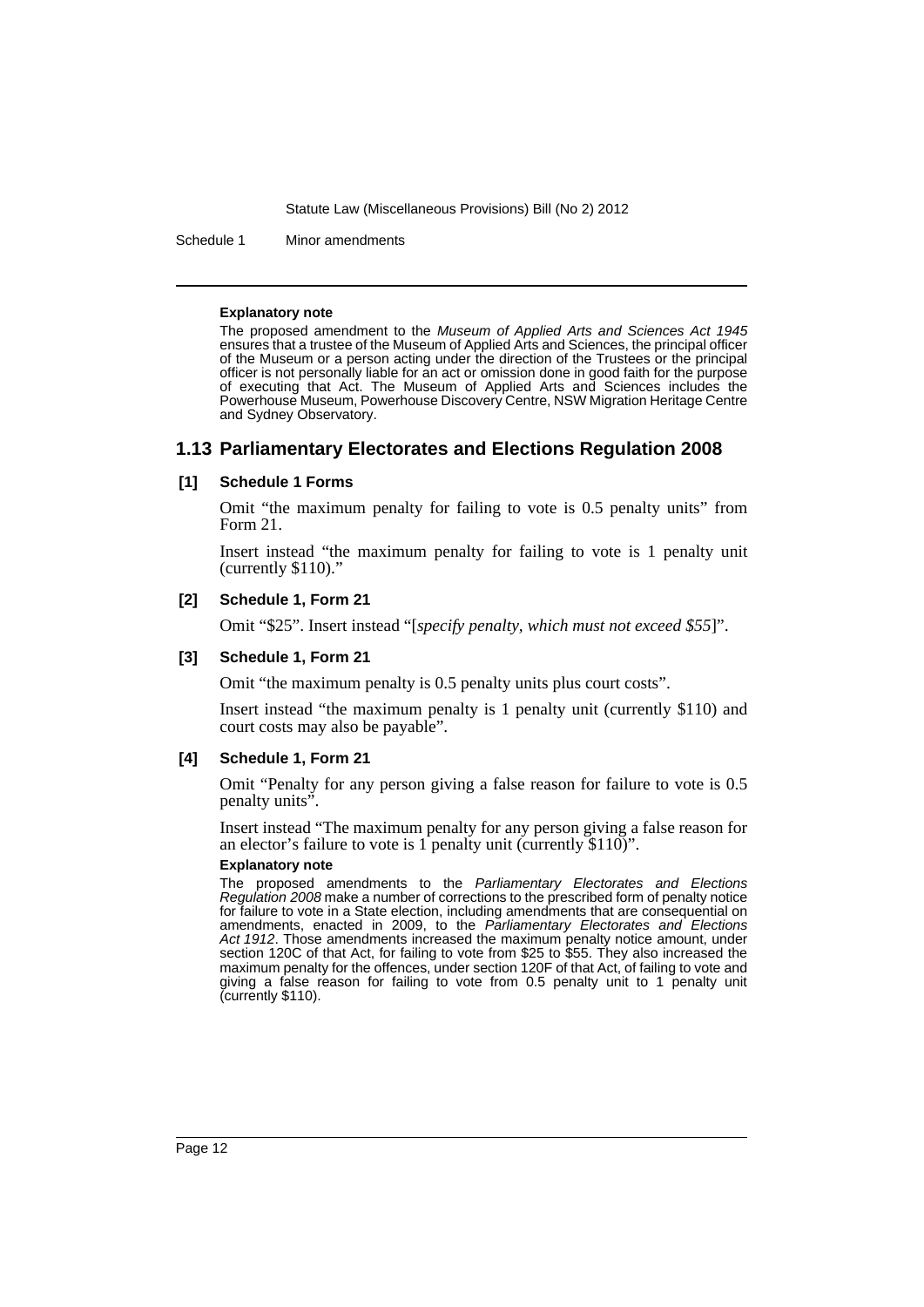Minor amendments **Schedule 1** and the state of the state of the state of the Schedule 1

### **1.14 Public Finance and Audit Act 1983 No 152**

#### **Section 48A Review of Audit Office**

Omit "3" from section 48A (1). Insert instead "4".

#### **Explanatory note**

The purpose of the proposed amendment to the *Public Finance and Audit Act 1983* is to change the frequency at which the Audit Office must be reviewed by a person appointed by the Public Accounts Committee (*PAC*) from 3 to 4 yearly. The proposed amendment gives effect to a recommendation of PAC in *Conduct of the 2009 Review of the Audit Office under S48A of the Public Finance and Audit Act 1983* (Report 1/55, September 2011) to align the required frequency of reviews with the 4-year term of the Legislative Assembly from which the membership of PAC is drawn.

### **1.15 Racing Administration Act 1998 No 114**

#### **Section 19 Authorised betting event bookmakers**

Insert after section 19 (1):

**Note.** A licensed bookmaker does not require an authorisation under this section to take bets (on or off a racecourse) on declared betting events when the bookmaker is taking bets pursuant to an authority under section 16 to conduct telephone or electronic betting at a racecourse or approved premises off a racecourse.

#### **Explanatory note**

The proposed amendment to the *Racing Administration Act 1998* makes it clear that the authority a bookmaker requires to take bets at a racecourse on certain "declared" events is not required for the taking of bets on those events pursuant to an authority to conduct telephone or electronic betting at a racecourse or at approved premises off a racecourse.

### **1.16 Residential Tenancies Act 2010 No 42**

#### **[1] Section 202 Nature of proceedings for offences**

Omit section 202 (4). Insert instead:

- (4) Proceedings for an offence against this Act may be brought:
	- (a) in the case of an offence in relation to a rental bond for a residential tenancy agreement or a proposed residential tenancy agreement—within the period of 3 years that next succeeds:
		- (i) the commission of the offence, or
		- (ii) the termination of the residential tenancy agreement,

whichever is the later, or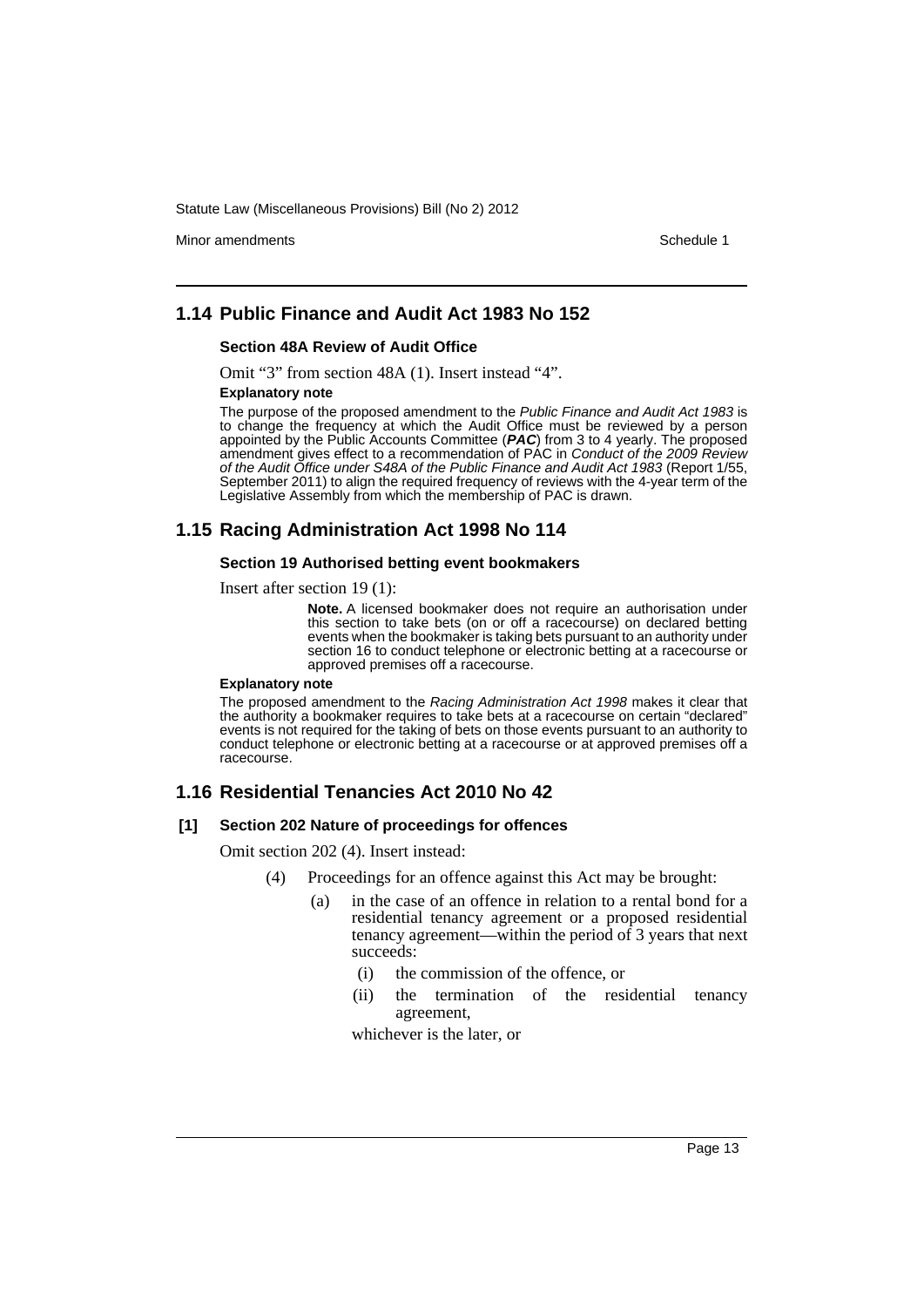Schedule 1 Minor amendments

- (b) in any other case—within the period of 3 years that next succeeds the commission of the offence, or
- (c) with the consent of the Attorney General—at any time.

### **[2] Schedule 2 Savings, transitional and other provisions**

Insert at the end of the Schedule with appropriate Part and clause numbering:

### **Part Provision consequent on enactment of Statute Law (Miscellaneous Provisions) Act (No 2) 2012**

### **Nature of proceedings for offences**

The amendment made to section 202 (4) by the *Statute Law (Miscellaneous Provisions) Act (No 2) 2012* does not apply to an offence committed before the commencement of the amendment.

#### **Explanatory note**

Item [1] of the proposed amendments to the *Residential Tenancies Act 2010* (*the Act*) enables proceedings for an offence in relation to rental bonds for an existing or proposed residential tenancy agreement to be brought within 3 years from the commission of the offence or the termination of the residential tenancy agreement, whichever is the later. Currently, the Act requires proceedings for all offences under the Act, including offences in relation to rental bonds, to be brought within 3 years from the commission of the offence, unless the Attorney General's consent is provided.

The proposed amendment reinstates the position of offences in relation to rental bonds that existed under section 17 (2) (a) of the *Landlord and Tenant (Rental Bonds)* Act 1977 which was repealed by the Act.

Item [2] of the proposed amendments makes it clear that the proposed amendment to section 202 (4) of the Act does not apply to offences in relation to rental bonds that were committed before the commencement of the proposed amendment.

### **1.17 Special Commissions of Inquiry Act 1983 No 90**

### **[1] Section 3 Definitions**

Omit the definition of *Judge* from section 3 (1).

#### **[2] Section 4 Issue of commission**

Omit section 4 (2) and (2A). Insert instead:

- (2) A person is not eligible to be issued a commission unless the person:
	- (a) is or is qualified to be appointed as a Judge of the Supreme Court of the State or of any other State or Territory, a Judge of the Federal Court of Australia or a Justice of the High Court of Australia, or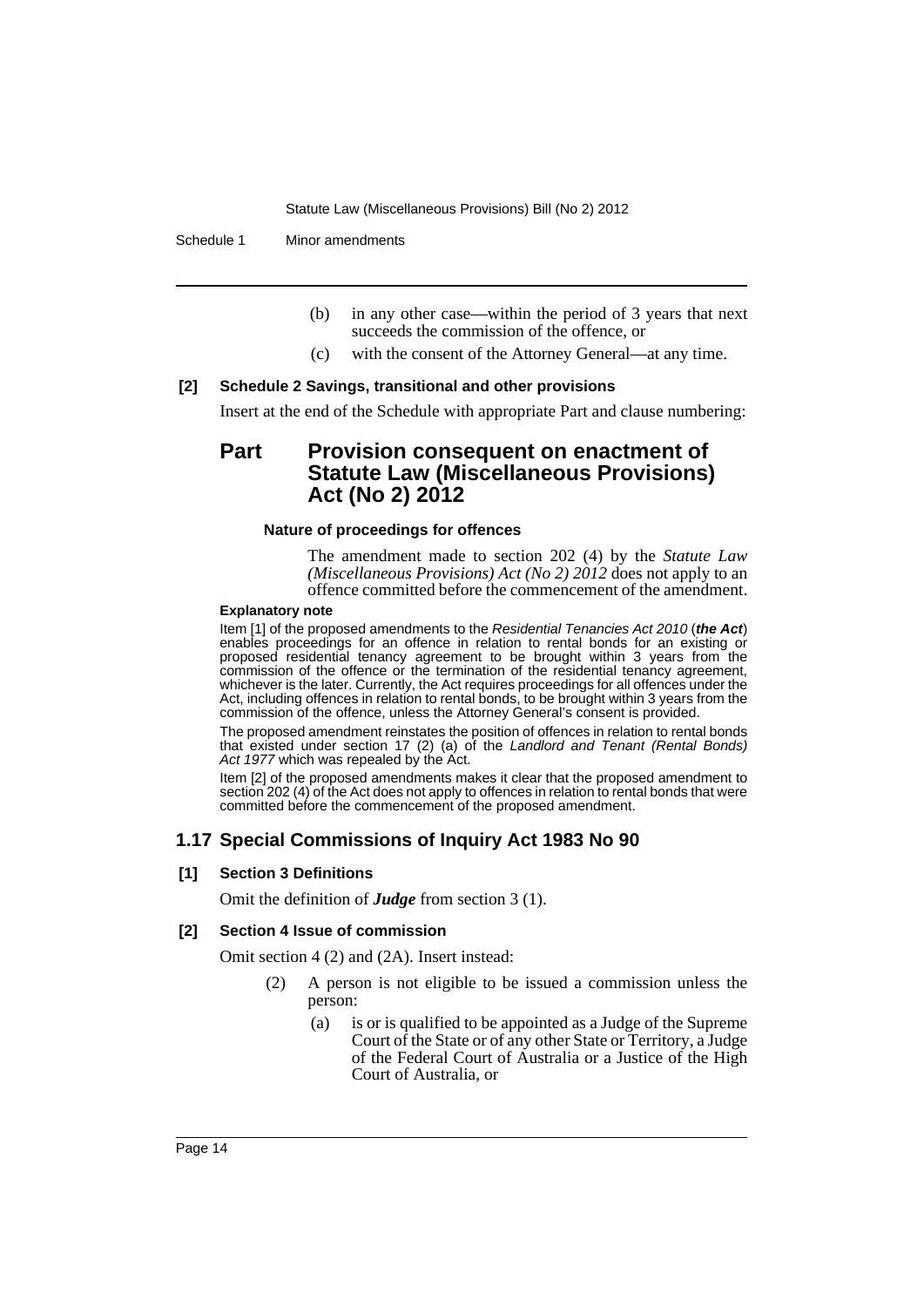Minor amendments **Schedule 1** and the state of the state of the state of the Schedule 1

- (b) is a former Judge or Justice of any court referred to in paragraph (a).
- (2A) A person is not eligible to be issued a commission if the person is a member of the Legislative Council or of the Legislative Assembly or is a member of a House of Parliament or legislature of another State or Territory or of the Commonwealth.

#### **Explanatory note**

Item [2] of the proposed amendments to the *Special Commissions of Inquiry Act 1983* inserts provisions relating to the eligibility of a person for appointment as a Commissioner for a Special Commission of Inquiry (*SCOI*) similar to provisions relating to the eligibility of a person for appointment as a Commissioner for the Crime Commission, the Independent Commission Against Corruption or the Police Integrity Commission. In particular, the amendment generally broadens the range of persons who may be appointed as a Commissioner for a SCOI (enabling a person to be appointed if the person holds, has held or is qualified to hold judicial office in Australia or if the person is an Australian lawyer of at least 7 years' standing) and prevents a person being appointed who is a member of a House of Parliament in Australia. Currently, a person may be appointed as a Commissioner for a SCOI only if the person is a New South Wales judge or the person is an Australian lawyer of at least 7 years' standing.

Item [1] makes a consequential amendment.

### **1.18 State Emergency Service Act 1989 No 164**

#### **[1] Section 3 Definitions**

Omit "State Emergency Service of New South Wales" from the definition of *State Emergency Service* in section 3 (1).

Insert instead "NSW State Emergency Service".

#### **[2] Section 7 State Emergency Service**

Omit "State Emergency Service of New South Wales" from section 7 (1).

Insert instead "NSW State Emergency Service".

#### **[3] Section 7 (3)**

Insert after section 7 (2):

(3) In any Act or instrument, a reference to the NSW State Emergency Service need not include the term "NSW".

#### **Explanatory note**

Item [2] of the proposed amendments to the *State Emergency Service Act 1989* renames the State Emergency Service of New South Wales as the NSW State Emergency Service. Item [1] is a consequential amendment.

Item [3] of the proposed amendments provides that any reference in an Act or instrument to the NSW State Emergency Service need not include the term "NSW". This has an effect similar to section 12 (2) of the *Interpretation Act 1987*, which currently operates in relation to the State Emergency Service of New South Wales so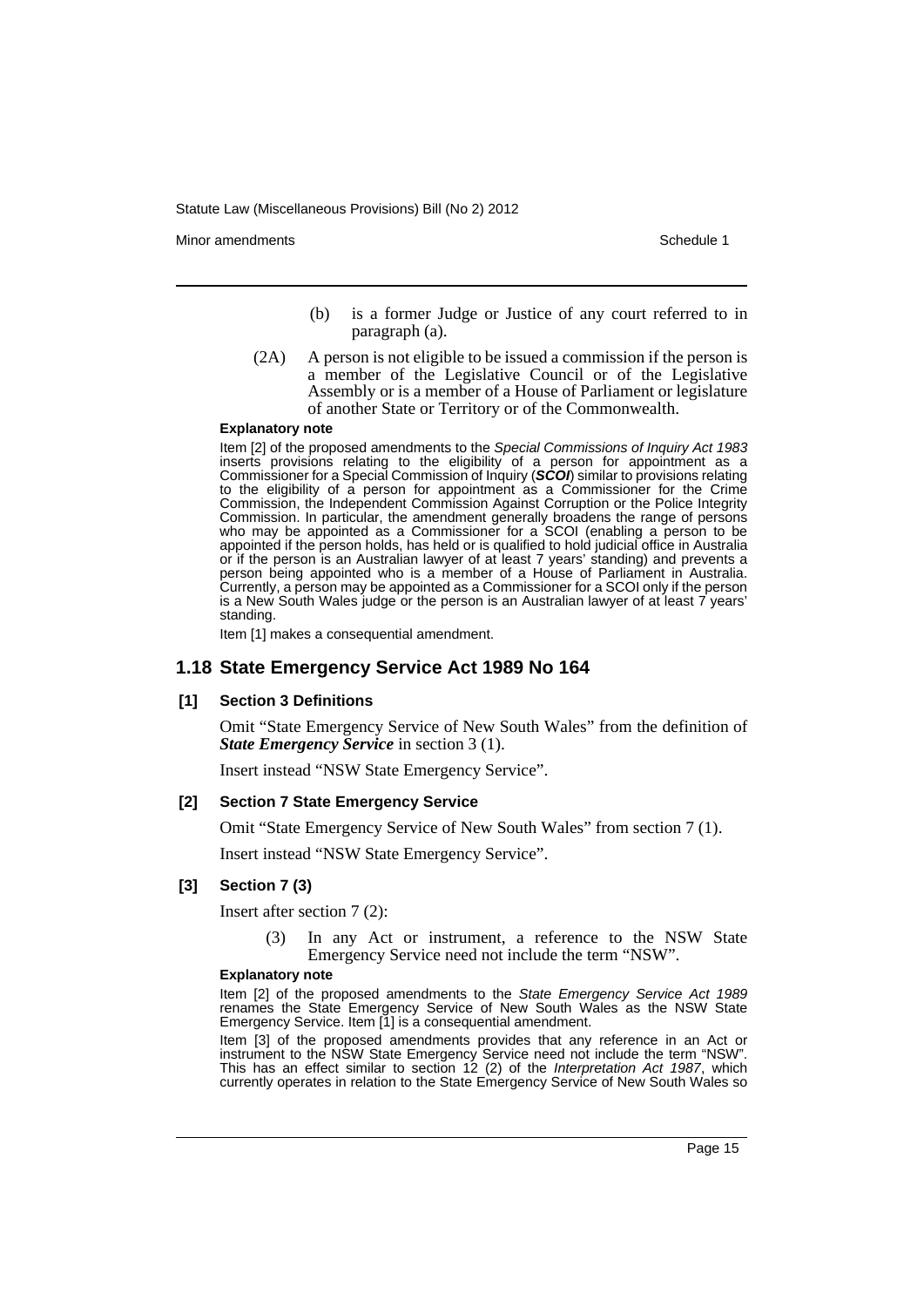Schedule 1 Minor amendments

that a reference in an Act or instrument to the State Emergency Service need not include the words "of New South Wales".

### **1.19 Sydney Opera House Trust Act 1961 No 9**

#### **Section 27**

Insert after section 26:

#### **27 Personal liability**

- (1) A matter or thing done or omitted to be done by the Trust, a trustee, the principal officer or a person acting under the direction of the Trust or the principal officer does not, if the matter or thing was done or omitted to be done in good faith for the purposes of executing this Act, subject a trustee, the principal officer or a person so acting personally to any action, liability, claim or demand.
- (2) In this section, *principal officer* means the member of staff responsible for the day-to-day management and administration of the Opera House.

#### **Explanatory note**

The proposed amendment to the *Sydney Opera House Trust Act 1961* ensures that a trustee of The Sydney Opera House Trust, the principal officer of the Sydney Opera House or a person acting under the direction of the Trust or the principal officer is not personally liable for an act or omission done in good faith for the purpose of executing that Act.

### **1.20 Travel Agents Act 1986 No 5**

#### **[1] Section 53 Service of documents**

Omit section 53 (1) (a). Insert instead:

- (a) where the person is a natural person:
	- (i) by giving it to or serving it personally on the person, or
	- (ii) by sending it by post to the person at the person's usual or last known place of residence or business, or
	- (iii) by sending it by post to the person at the person's postal address notified to the Director-General, or

### **[2] Section 53 (1) (b) (iv) and (v)**

Omit section 53 (1) (b) (iv). Insert instead:

(iv) by sending it by prepaid post addressed to the corporation at that registered office or the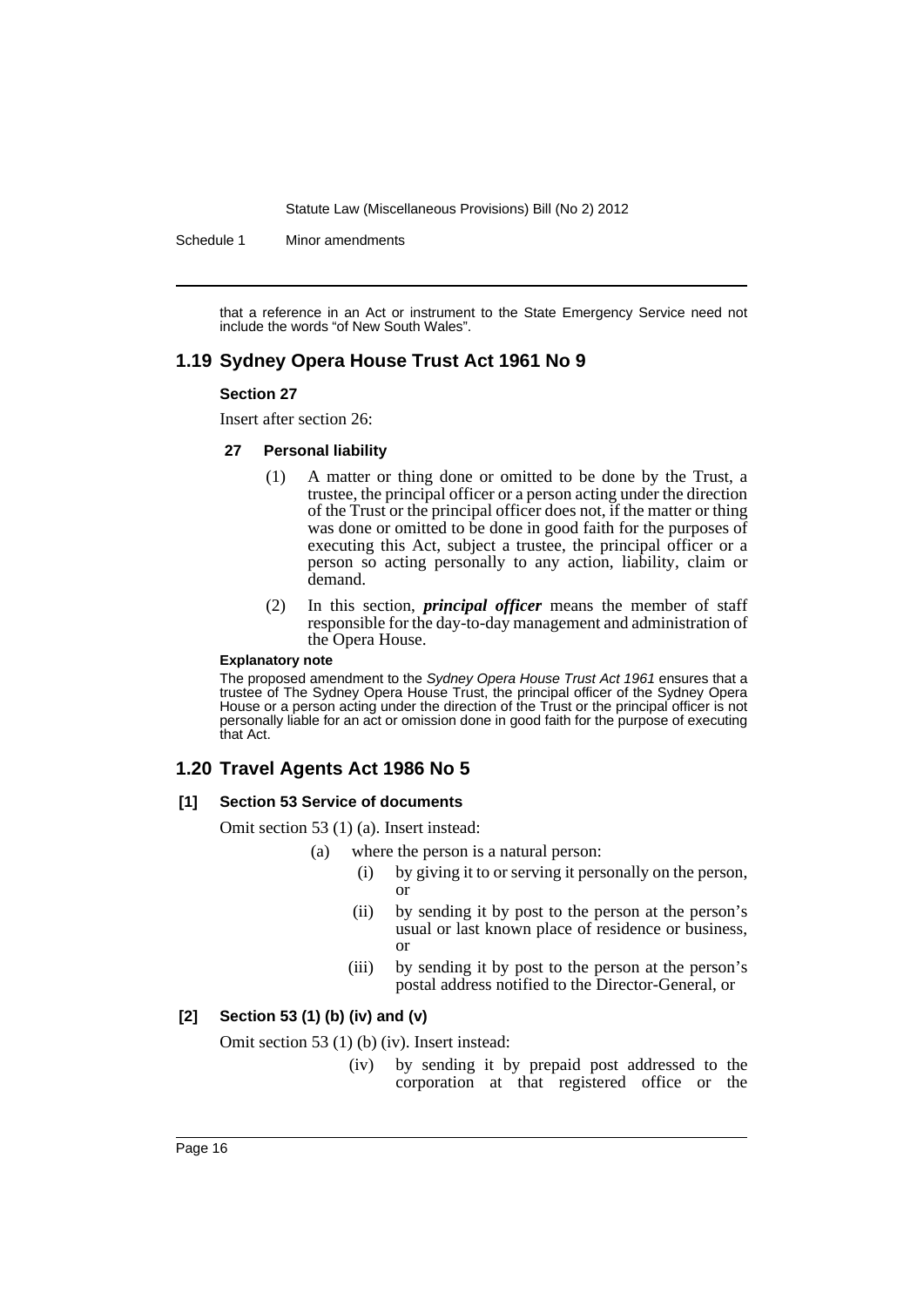Minor amendments **Schedule 1** and the state of the state of the state of the Schedule 1

corporation's postal address notified to the Director-General, or

(v) without limiting the other provisions of this paragraph, where the corporation is the holder of a licence, by sending it by prepaid post addressed to the corporation at the address of the principal place of business of the licensee (as shown on the register of licensees).

#### **Explanatory note**

Item [1] of the proposed amendments to the *Travel Agents Act 1986* (*the Act*) allows a document under that Act to be served on a person by sending it by post to a postal address notified by the person to the Director-General. Currently, documents under the Act can only be sent by post to a person's residential or business address.

Item [2] allows a document under the Act to be served on a corporation by sending it by prepaid post to a postal address notified by the corporation to the Director-General. Currently, documents under the Act can only be sent by prepaid post to a corporation's registered office or business address (where the corporation is the holder of a licence).

### **1.21 Universities Governing Bodies Act 2011 No 51**

#### **Section 4 Adoption by resolution of the standard governing body provisions**

Insert after section 4 (4):

(5) An order made by the Minister under this section may provide for the commencement of provisions of a savings or transitional nature before the day on which the governing body resolution takes effect.

#### **Commencement**

The amendment to the *Universities Governing Bodies Act 2011* is taken to have commenced on 25 October 2011.

#### **Explanatory note**

The amendment to the *Universities Governing Bodies Act 2011* makes it clear that an order made under section 4 of that Act, giving effect to a resolution of a University to adopt the standard governing body provisions under that Act, may provide for savings and transitional provisions to commence before the resolution takes effect.

### **1.22 Water Management Act 2000 No 92**

#### **[1] Chapter 3, Part 2, Division 3, heading**

Omit "**and duration**". Insert instead "**, duration and amendment**".

#### **[2] Chapter 3, Part 2, Division 3, note**

Insert after the heading to Division 3 of Part 2 of Chapter 3:

**Note.** An access licence may be amended under section 71S, on application of the licence holder, so as to change the extraction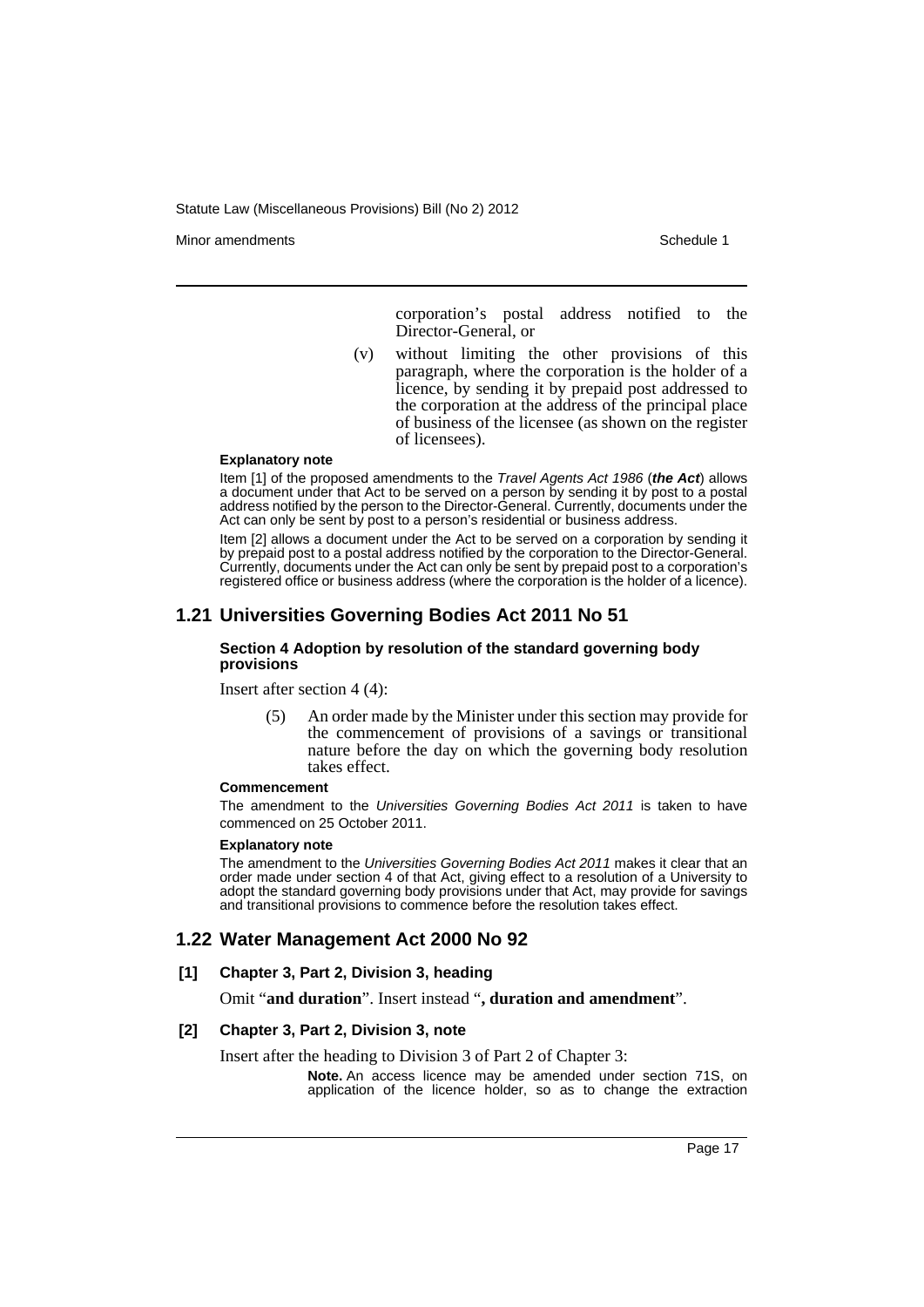Schedule 1 Minor amendments

component of the licence. The share component of an access licence may be changed, on application of the licence holder, under section 71R.

#### **[3] Section 67 Imposition of conditions after access licence is granted**

Omit section 67 (2). Insert instead:

- (2) Subsection (1) does not apply to conditions imposed on an access licence:
	- (a) at the request of the holder of the access licence, or
	- (b) as a result of action taken under section 66 (3), or
	- (c) when the access licence is amended under section 68B, or
	- (d) in connection with a dealing under Division 4.

### **[4] Section 68B**

Insert after section 68A:

#### **68B Increase of share components of Commonwealth and other access licences arising from arrangements**

- (1) The Minister may amend an access licence held by the Commonwealth (or a person nominated by the Commonwealth), at the Minister's discretion, by increasing the share component of the licence if the Minister is satisfied that:
	- (a) the amendment is required in order to give effect to an agreement or other arrangement (including, but not limited to, a funding agreement or arrangement) entered into by or on behalf of the State, and
	- (b) the licence forms part of the Commonwealth environmental water holdings within the meaning of the *Water Act 2007* of the Commonwealth.
- (2) The Minister may amend an access licence held by the State (or a public authority prescribed by the regulations), at the Minister's discretion, by increasing the share component of the licence if:
	- (a) the Minister is satisfied that the amendment is required in order to give effect to an agreement or other arrangement (including, but not limited to, a funding agreement or arrangement) entered into by or on behalf of the State, and
	- (b) the licence:
		- (i) is subject to an adaptive environmental water condition, or
		- (ii) is of an environmental subcategory, or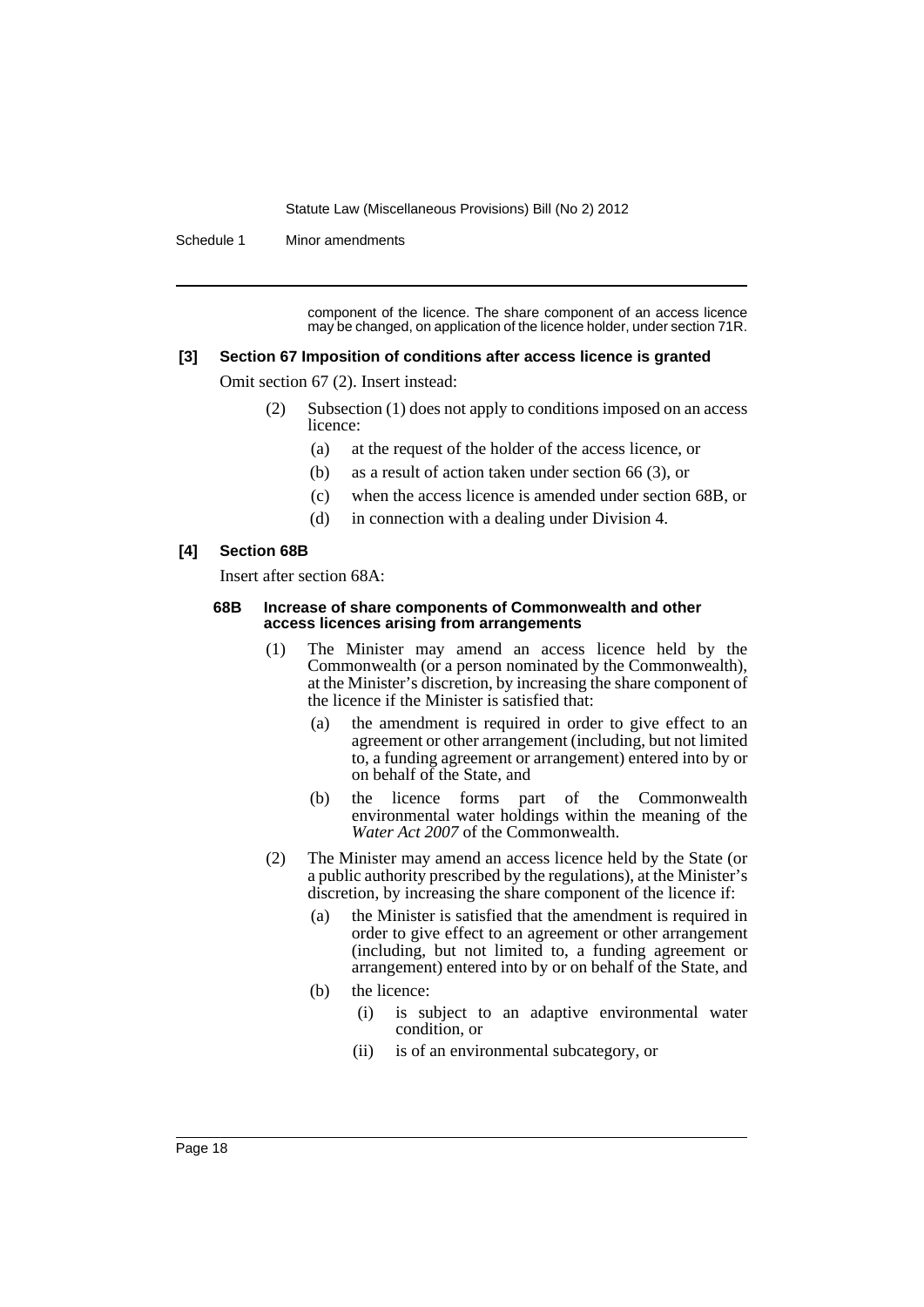Minor amendments **Schedule 1** and the state of the state of the state of the Schedule 1

(iii) is for water taken or permitted to be taken under a licence of a class prescribed by the regulations for environmental purposes.

#### **[5] Section 91I Taking water when metering equipment not working**

Omit section 91I (4). Insert instead:

(4) In this section, *metered work* means a water management work in connection with which metering equipment has been installed.

#### **[6] Section 368 Appeals to Land and Environment Court**

Insert at the end of section 368 (2) (c):

, and

(d) no appeal lies against a decision of the Minister to impose a discretionary condition on a licence amended under section 68B.

#### **[7] Dictionary**

Insert "or 68B" after "section 68A" in paragraph (d) of the definition of *Ministerial action*.

#### **Explanatory note**

Item [4] of the proposed amendments to the *Water Management Act 2000* (*the Act*) enables the Minister for Primary Industries (*the Minister*) to amend an access licence held by the Commonwealth or the State by increasing the licence's share component, in order to give effect to an agreement entered into by the State and where the licence forms part of the Commonwealth environmental water holdings or is used for certain environmental purposes. Item [4] is in similar terms to sections 63A and 63B of the Act, which enable the Minister to grant an access licence to the Commonwealth or the State in order to give effect to an agreement entered into by the State.

Item [6] ensures that the holder of an access licence that is amended as provided for by item [4] (for example, the Commonwealth) cannot appeal against the Minister's decision to impose a discretionary condition on the licence. Item [6] is consistent with section 368 (2) (c), which removes any right of appeal against the Minister's decision to grant an access licence to the Commonwealth or the State under section 63A or 63B of the Act or to impose a discretionary condition on such a licence.

Items [1]–[3] and [7] are consequential on the amendment made by item [4].

Item [5] amends section 91I of the Act to ensure that it is generally an offence to take water from a water source to which Part 3 of Chapter 3 of the Act applies when related metering equipment is not operating (or is not operating properly), regardless of how the equipment came to be installed. The proposed amendment ensures that section 91I is consistent with section 91K of the Act, under which it is generally an offence to interfere with, damage, destroy or disconnect metering equipment, regardless of how the equipment came to be installed.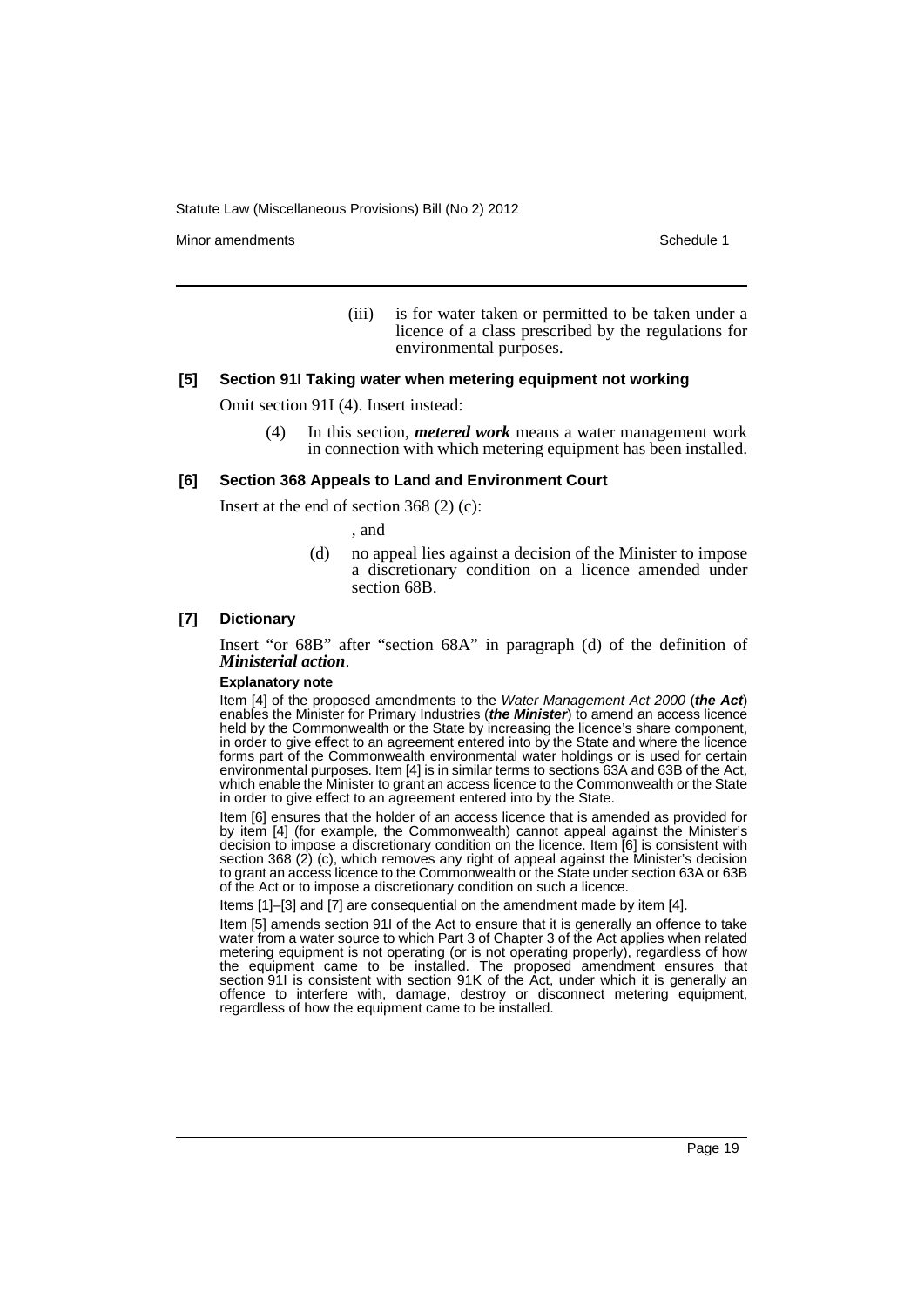### <span id="page-21-0"></span>**Schedule 2 Amendments by way of statute law revision**

### **2.1 Air Transport Act 1964 No 36**

#### **[1] Section 2 (1), definition of "Director-General"**

Omit "Ministry of Transport". Insert instead "Department of Transport".

### **[2] Section 5 (1) (a)**

Omit "the office of the Ministry of Transport".

Insert instead "the head office of Transport for NSW".

### **[3] Section 12A (1) (a)**

Omit the paragraph. Insert instead:

(a) a member of staff employed in the Transport Service who is appointed by the Director-General,

### **Explanatory note**

Item [1] of the proposed amendments updates a reference to a Director-General of a Department. Item [2] updates the reference to the office at which an application for a licence is to be lodged. Item [3] updates a reference to staff.

#### **2.2 Boorowa Local Environmental Plan 2012**

#### **Clause 4.2A**

Renumber clause 4.2A (5) and (6) as clause 4.2A (4) and (5), respectively. **Explanatory note** The proposed amendment corrects numbering.

### **2.3 Children and Young Persons (Care and Protection) Act 1998 No 157**

#### **Section 245I (c)**

Omit "Centrelink".

Insert instead "the Commonwealth Department of Human Services".

#### **Explanatory note**

The proposed amendment updates a reference to a Commonwealth Government agency.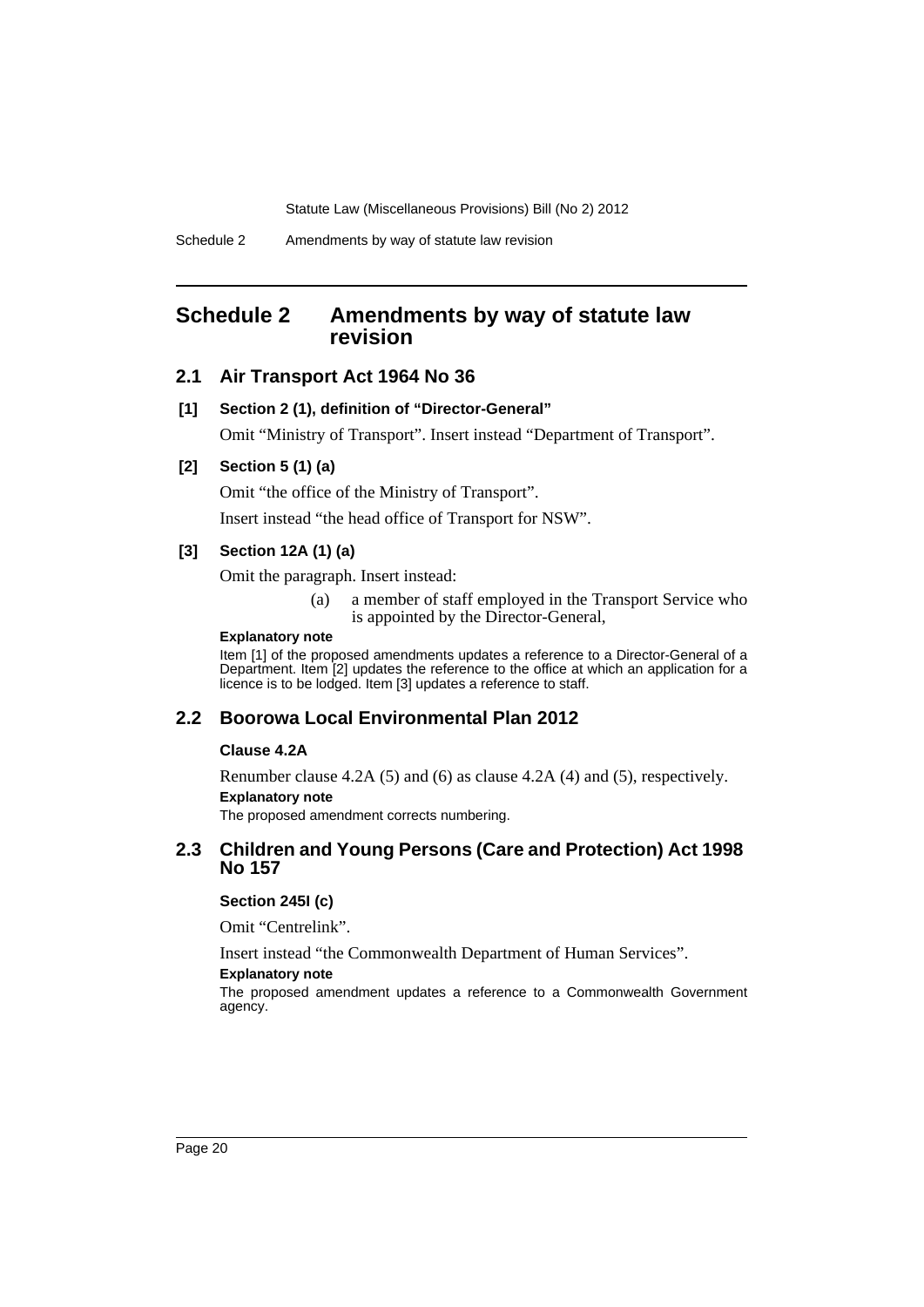Amendments by way of statute law revision example 2

### **2.4 Community Land Development Regulation 2007**

#### **Clause 36**

Omit "Country Energy".

Insert in alphabetical order "Essential Energy". **Explanatory note** The proposed amendment updates a reference to a corporation.

### **2.5 Compensation to Relatives Act 1897 No 31**

### **Section 7 (2)**

Omit "public trustee". Insert instead "NSW Trustee and Guardian". **Explanatory note** The proposed amendment updates a reference to an office holder.

### **2.6 Contaminated Land Management Act 1997 No 140**

### **Sections 7 (2) (d) and 38 (3)**

Omit "Public Trustee" wherever occurring. Insert instead "NSW Trustee and Guardian". **Explanatory note** The proposed amendment updates references to an office holder.

### **2.7 Co-operatives (Adoption of National Law) Act 2012 No 29**

### **Appendix, section 393**

Renumber the paragraphs in section 393 as paragraphs (a)–(g). **Explanatory note** The proposed amendment corrects numbering.

### **2.8 Criminal Procedure Act 1986 No 209**

### **Schedule 1, Table 1, clause 18A**

Omit "section 26". Insert instead "section 26 (1A) or (1B)". **Explanatory note** The proposed amendment clarifies a cross-reference.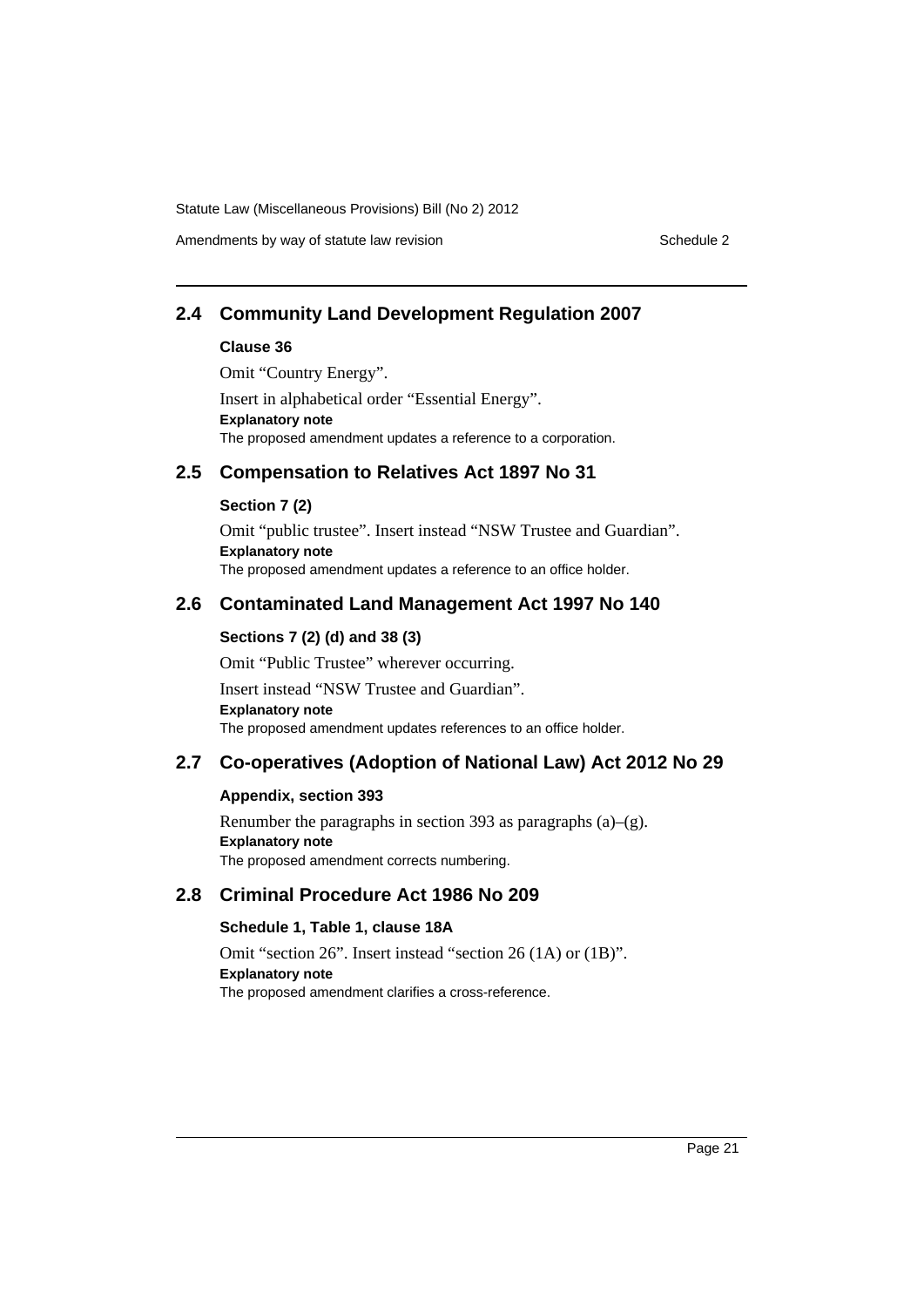### **2.9 Election Funding, Expenditure and Disclosures Act 1981 No 78**

**[1] Section 4 (1), note to definition of "official agent"**

Omit the note.

**[2] Section 47 (1) and (2)**

Omit "section 46" wherever occurring. Insert instead "this Division".

#### **[3] Part 6, Division 4A, heading**

Omit the heading. Insert instead:

### **Division 4A Prohibition of donations from property developers or tobacco, liquor or gambling industries**

#### **[4] Section 96GA, note**

Omit the note. Insert instead:

**Note.** Section 96I makes it an offence for a person to do any act that is unlawful under this Division if the person is, at the time of the act, aware of the facts that result in the act being unlawful. Section 96J also provides for the recovery by the Authority of unlawful political donations.

#### **Explanatory note**

The proposed amendments are consequential on amendments enacted in 2010. In particular, item [1] removes a note that is no longer accurate, item [2] updates cross-references, item [3] updates a heading and item [4] updates a note.

### **2.10 Fair Trading Act 1987 No 68**

#### **Section 4 (1), definition of "officer"**

Omit "section 85 of the *Public Sector Employment and Management Act 2002*" from paragraph (b).

Insert instead "the *Public Sector Employment and Management Act 2002*". **Explanatory note**

The proposed amendment updates a cross-reference to a repealed provision of the *Public Sector Employment and Management Act 2002*.

### **2.11 First State Superannuation Act 1992 No 100**

#### **Schedule 1**

Omit "Upper Parramatta River Catchment Management Trust". **Explanatory note** The proposed amendment removes a redundant reference to a trust.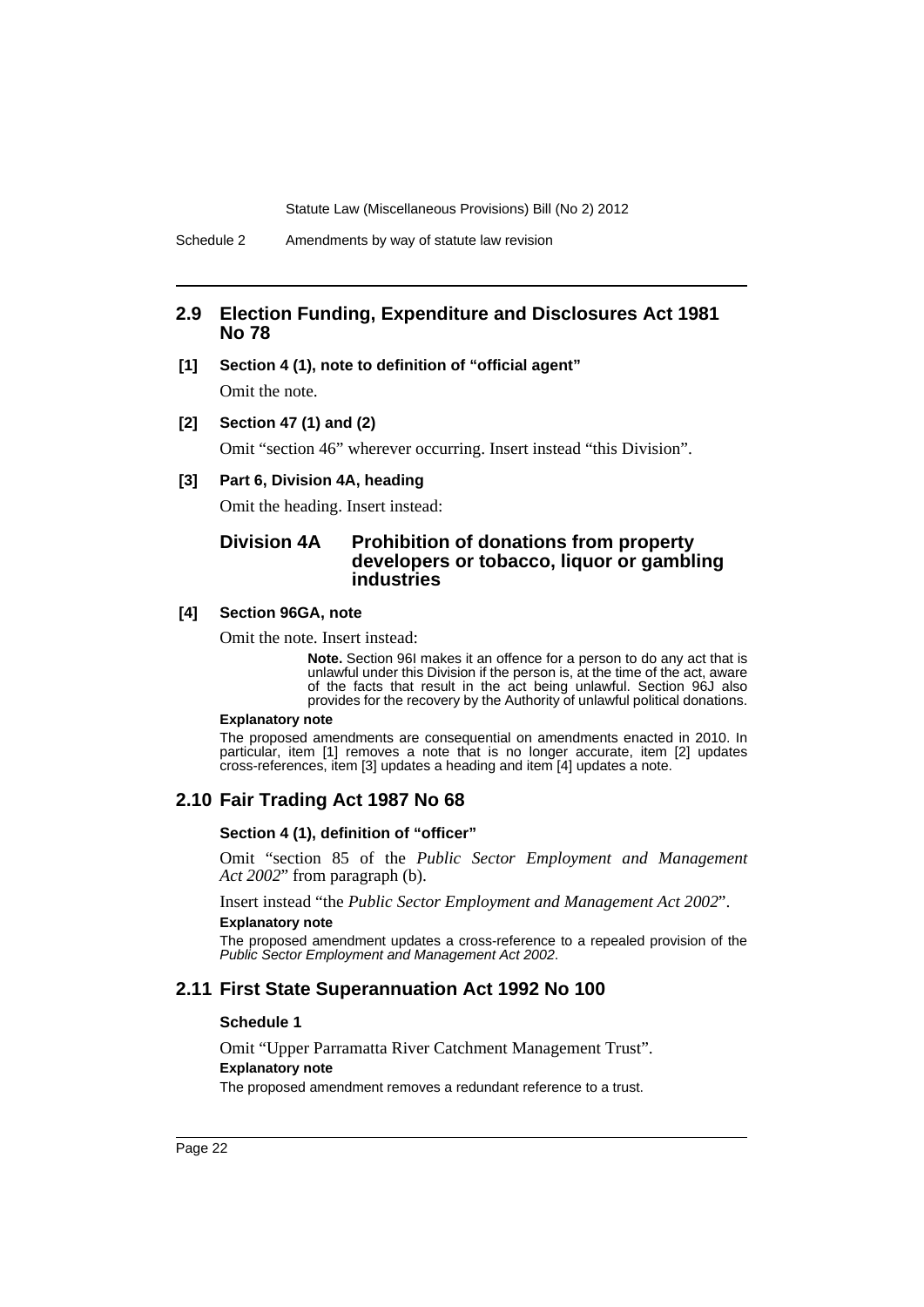Amendments by way of statute law revision example 2

### **2.12 Government Information (Public Access) Act 2009 No 52**

### **[1] Schedule 2, clause 4**

Omit "office of Public Trustee". Insert instead "NSW Trustee and Guardian".

### **[2] Schedule 2, clause 4**

Omit "Public Trustee's". Insert instead "NSW Trustee and Guardian's". **Explanatory note** The proposed amendments update references to an office and office holder.

### **2.13 Gunnedah Local Environmental Plan 2012**

### **Part 2, Land Use Table, Zone RE2, item 4**

Omit "Elecricity". Insert instead "Electricity". **Explanatory note** The proposed amendment corrects a spelling error.

### **2.14 Hawkesbury Local Environmental Plan 2012**

### **Schedule 5**

Omit "Goal" from the matter relating to 19 Upper MacDonald Road, St Albans.

Insert instead "Gaol". **Explanatory note** The proposed amendment corrects a spelling error.

### **2.15 Health Care Complaints Act 1993 No 105**

### **Section 25 (1)**

Omit "*Mental Health Act 1990*". Insert instead "*Mental Health Act 2007*". **Explanatory note** The proposed amendment updates a reference to an Act.

### **2.16 Health Records and Information Privacy Act 2002 No 71**

### **Section 4 (1), definition of "public sector agency"**

Omit paragraph (c).

**Explanatory note**

The proposed amendment removes a provision made redundant by amendments made to the *Public Sector Employment and Management Act 2002* by the *Public Sector Employment Legislation Amendment Act 2006*.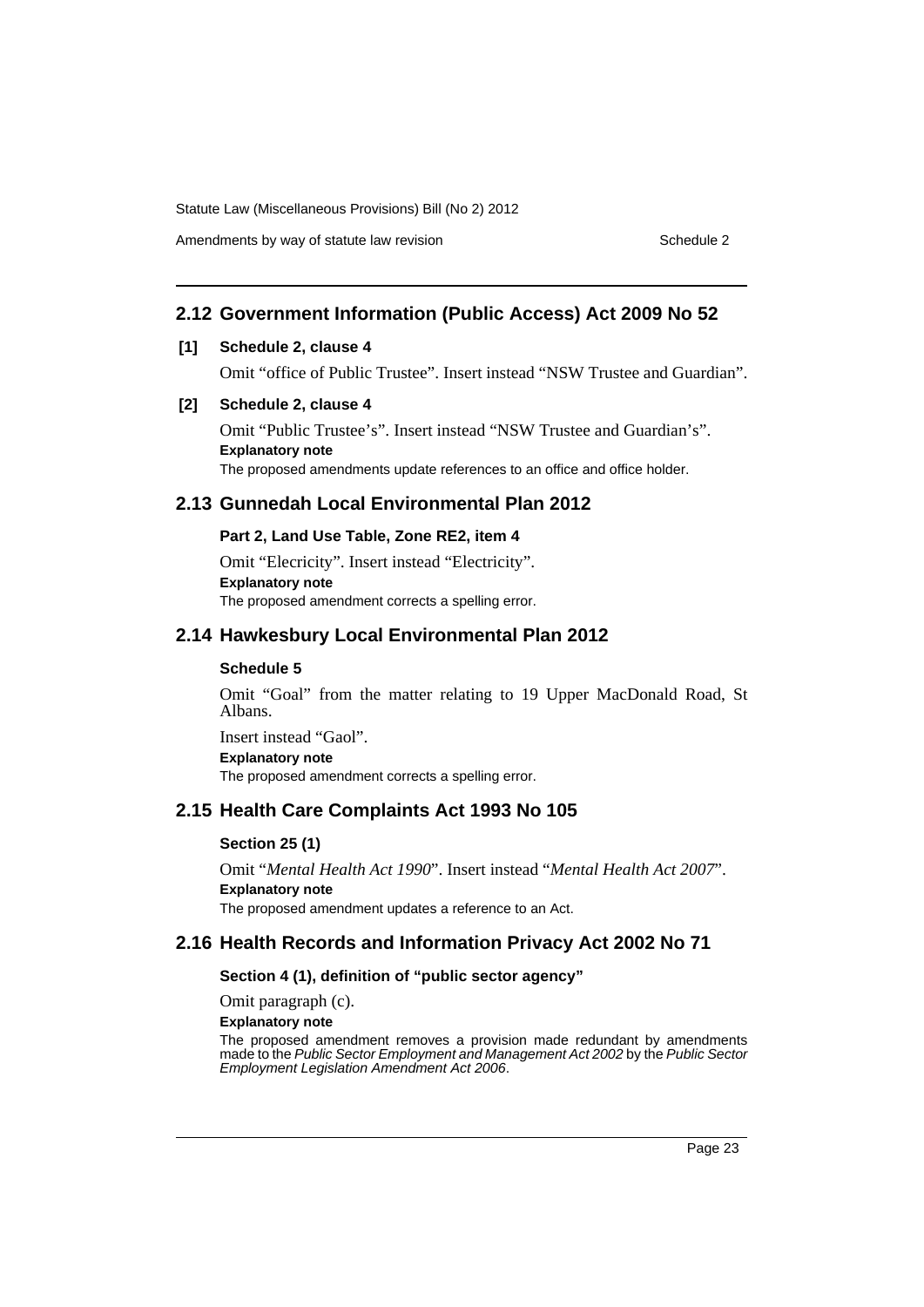Schedule 2 Amendments by way of statute law revision

### **2.17 Independent Pricing and Regulatory Tribunal Act 1992 No 39**

### **Schedule 1**

Omit "Country Energy". Insert instead "Essential Energy". **Explanatory note** The proposed amendment updates a reference to a corporation.

### **2.18 Industrial Relations Act 1996 No 17**

#### **[1] Section 210 (1) (ib)**

Omit "Chief Investigator of the Independent Transport Safety and Reliability Regulator or an officer of the Ministry of Transport".

Insert instead "Chief Investigator (within the meaning of the *Transport Administration Act 1988*) or a member of staff employed in the Transport Service".

#### **[2] Section 218 (1) (m)**

Omit "paragraph (n)". Insert instead "paragraph (o)". **Explanatory note** Item [1] of the proposed amendments corrects a reference to an official and updates a reference to staff. Item [2] corrects a cross-reference.

### **2.19 Law Enforcement (Powers and Responsibilities) Act 2002 No 103**

#### **[1] Schedule 2**

Omit the matter relating to the *Disorderly Houses Act 1943*, the *Employment Agents Act 1996* and the *Stock (Artificial Breeding) Act 1985*.

#### **[2] Schedule 2**

Insert in alphabetical order:

*Fire Brigades Act 1989*, section 22D *Mining Act 1992*, section 248F *Residential Tenancies Act 2010*, section 200 *Restricted Premises Act 1943*, section 13 *Rural Fires Act 1997*, section 33C

### **Explanatory note**

The proposed amendments correct and update cross-references.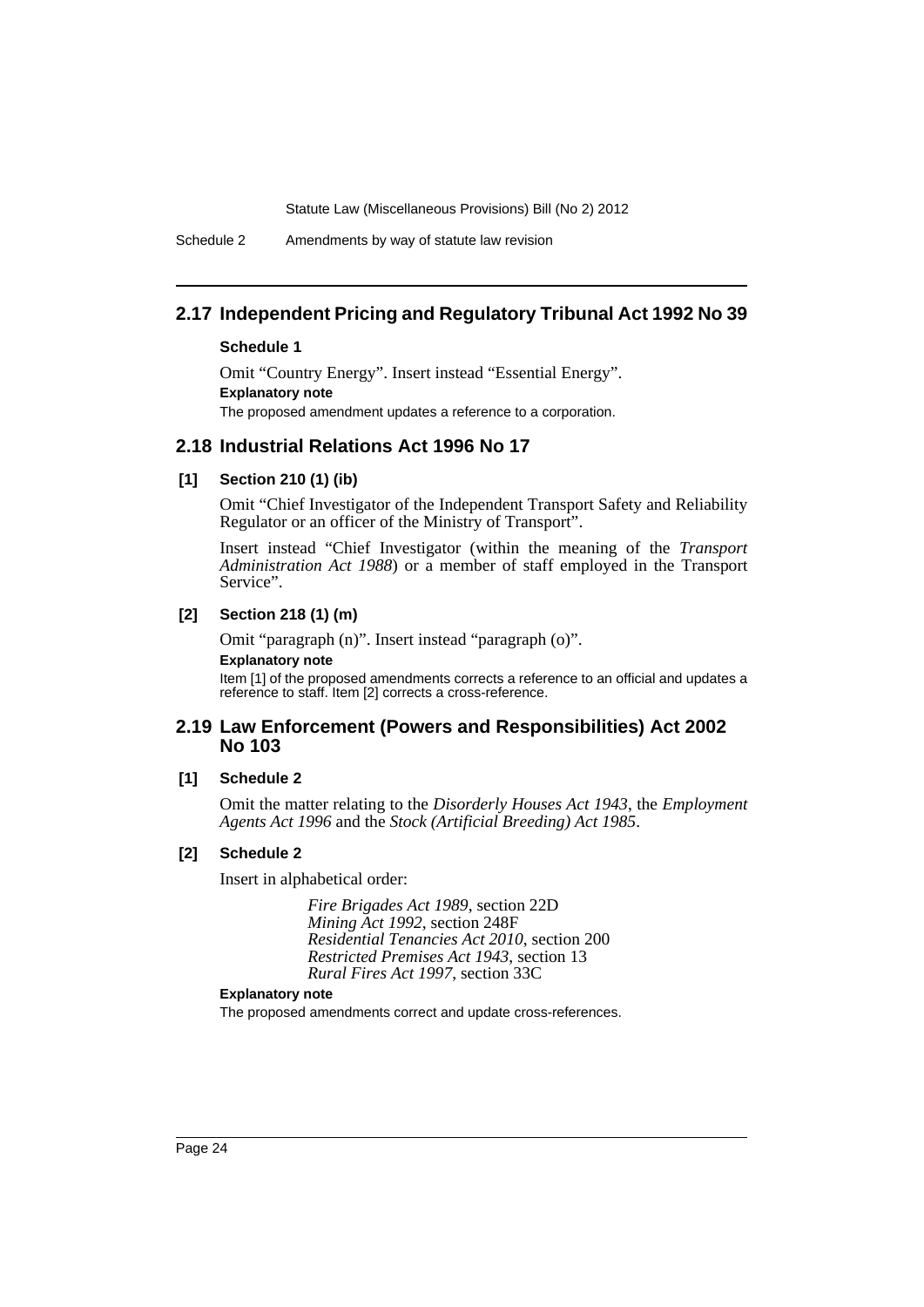Amendments by way of statute law revision example 2

### **2.20 Library Act 1939 No 40**

#### **Section 2 (1)**

Omit the definition of *Board*. **Explanatory note** The proposed amendment removes redundant matter.

### **2.21 Merriwa Local Environmental Plan 1992**

#### **Clause 14 (3) (a)**

Omit "Coucil". Insert instead "Council". **Explanatory note** The proposed amendment corrects a spelling error.

### **2.22 Mining Act 1992 No 29**

### **[1] Section 292M (6)**

Omit "section 117". Insert instead "section 197 (3)".

### **[2] Schedule 7, Part 1**

Omit "section 70 (1) (b)". Insert instead "section 70 (1) (a1)". **Explanatory note** The proposed amendments correct cross-references.

### **2.23 Non-Indigenous Animals Regulation 2012**

### **[1] Clause 27 (a)**

Omit "offsping". Insert instead "offspring".

#### **[2] Clause 45 (c) (ii) (C)**

Insert "or" at the end of the subsubparagraph. **Explanatory note** Item [1] of the proposed amendments corrects a spelling error. Item [2] inserts a missing word.

### **2.24 Petroleum (Onshore) Act 1991 No 84**

#### **Section 22**

Renumber section 22 (3A) where secondly occurring as section 22 (3B). **Explanatory note** The proposed amendment corrects duplicated numbering.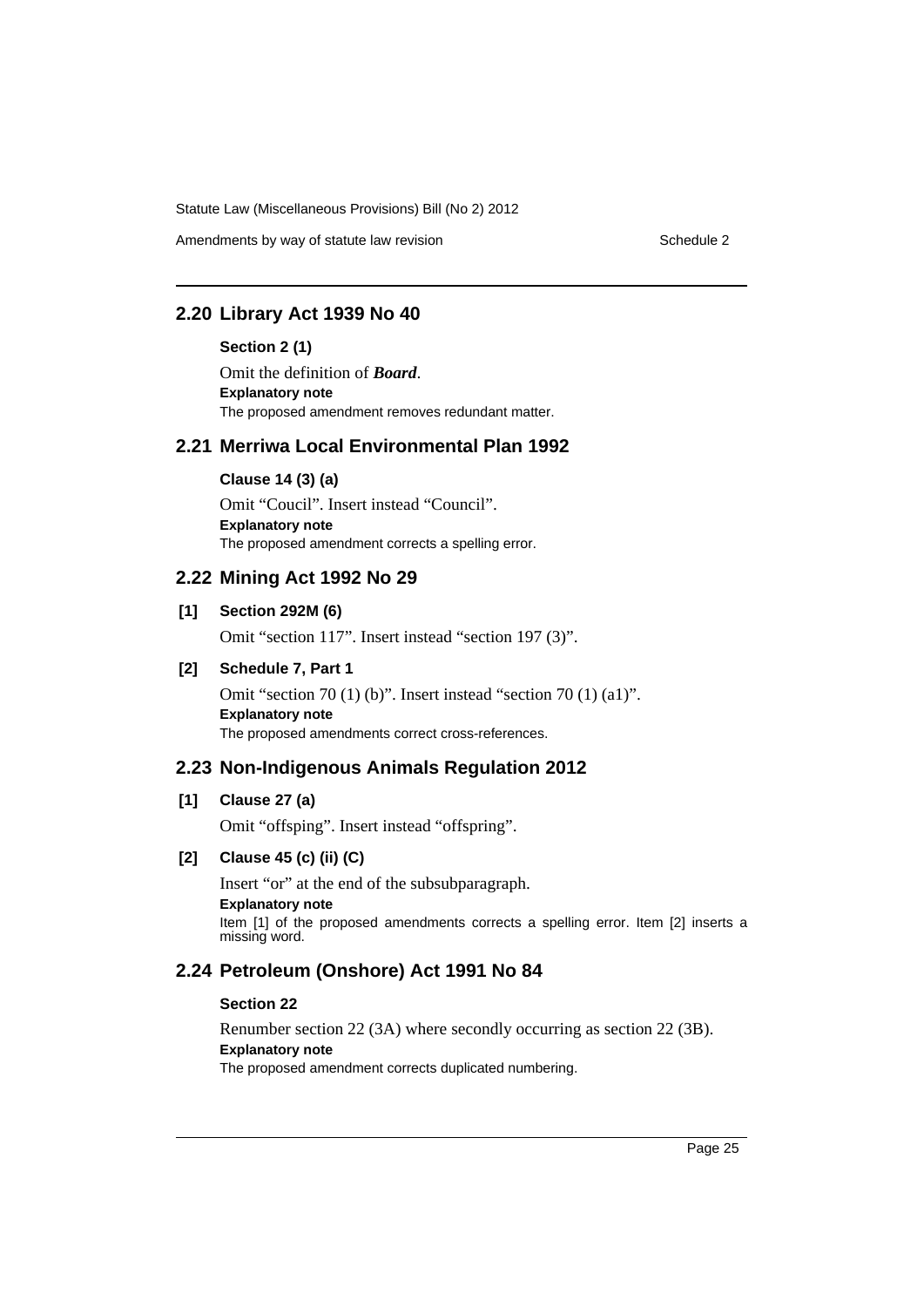### **2.25 Privacy and Personal Information Protection Act 1998 No 133**

### **[1] Section 3 (1), definition of "public sector agency"**

Omit paragraph (c).

#### **[2] Schedule 2, clause 7 (1)**

Omit "Parts 2 and 8 of the *Public Sector Management Act 1988*".

Insert instead "Chapters 1A and 5 of the *Public Sector Employment and Management Act 2002*".

### **Explanatory note**

Item [1] of the proposed amendments removes a provision made redundant by amendments made to the *Public Sector Employment and Management Act 2002* by the *Public Sector Employment Legislation Amendment Act 2006*. Item [2] updates a reference to provisions of a repealed Act.

### **2.26 Public Authorities (Financial Arrangements) Regulation 2005**

#### **[1] Schedule 2**

Omit "Country Energy". Insert in alphabetical order "Essential Energy".

#### **[2] Schedule 2**

Omit "Public Transport Ticketing Corporation".

#### **Explanatory note**

Item [1] of the proposed amendments updates a reference to a corporation. Item [2] removes a redundant reference to a dissolved body.

### **2.27 Public Finance and Audit Act 1983 No 152**

#### **Schedule 2**

Omit "Public Transport Ticketing Corporation" and "Upper Parramatta River Catchment Trust".

#### **Explanatory note**

The proposed amendment removes redundant references to a dissolved body and a trust.

### **2.28 Public Sector Employment and Management Act 2002 No 43**

### **Schedule 1, Part 2**

Omit the matter relating to the Upper Parramatta River Catchment Trust Division.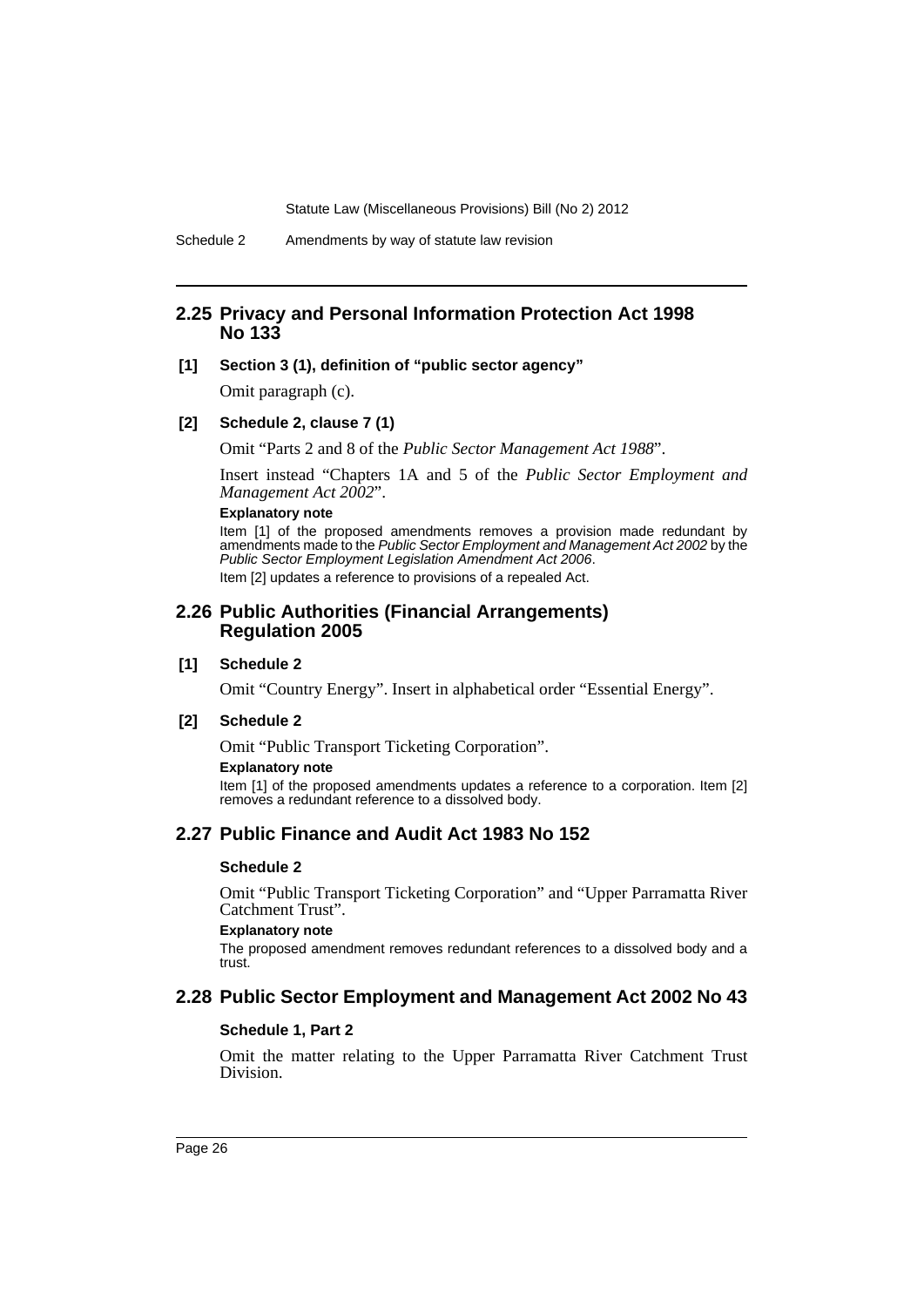Amendments by way of statute law revision example 2

#### **Explanatory note**

The proposed amendment removes a redundant reference to a trust.

### **2.29 Retirement Villages Act 1999 No 81**

#### **Section 17, note**

Omit "*Trade Practices Act 1974*". Insert instead "*Competition and Consumer Act 2010*". **Explanatory note** The proposed amendment updates a reference to a Commonwealth Act.

### **2.30 Richmond Valley Local Environmental Plan 2012**

#### **Clause 4.1C (3)**

Omit "for subdivide land". Insert instead "for the subdivision of land". **Explanatory note** The proposed amendment corrects a grammatical error.

### **2.31 Road Transport (General) Regulation 2005**

#### **Clause 78 (10)**

Omit "subclause (6) or (8)". Insert instead "subclause (7) or (9)". **Explanatory note** The proposed amendment corrects cross-references.

### **2.32 Road Transport (Safety and Traffic Management) Regulation 1999**

#### **Schedule 3**

Omit "Aukland". Insert instead "Auckland". **Explanatory note** The proposed amendment corrects the spelling of a street name.

### **2.33 State Authorities Non-contributory Superannuation Act 1987 No 212**

#### **Schedule 1, Part 1**

Omit "Upper Parramatta River Catchment Trust". **Explanatory note** The proposed amendment removes a redundant reference to a trust.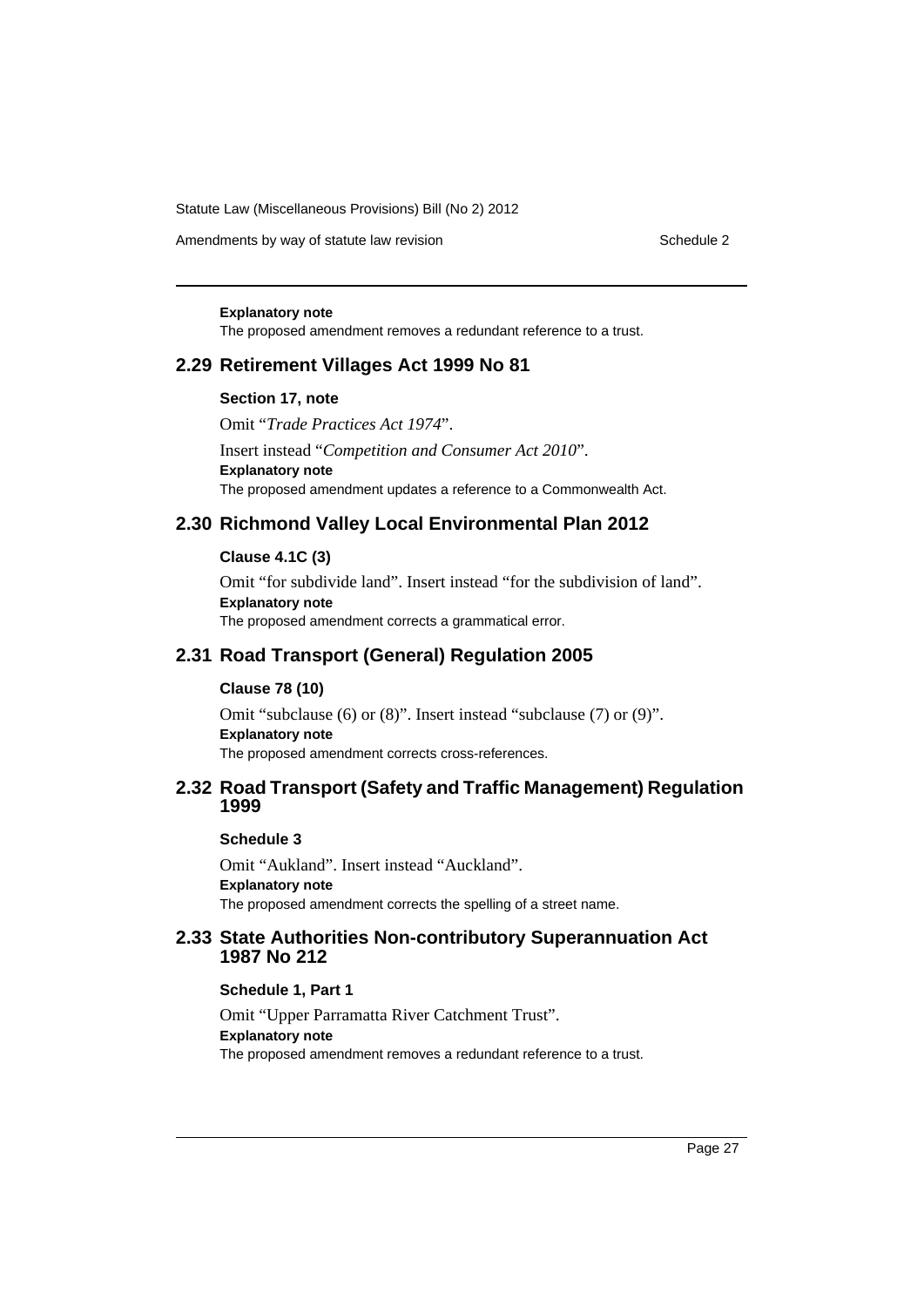Schedule 2 Amendments by way of statute law revision

### **2.34 State Authorities Superannuation Act 1987 No 211**

#### **Schedule 1, Part 1**

Omit "Upper Parramatta River Catchment Trust". **Explanatory note** The proposed amendment removes a redundant reference to a trust.

### **2.35 State Emergency and Rescue Management Act 1989 No 165**

#### **Section 60D (1) and (4)**

Insert "or on the NSW legislation website" after "Gazette" wherever occurring.

### **Explanatory note**

The proposed amendment provides that certain orders in relation to emergency operations may be published on the NSW legislation website, as an alternative to the Gazette.

### **2.36 Superannuation Act 1916 No 28**

#### **Schedule 3, Part 1 and Schedule 26, Part 1**

Omit "Upper Parramatta River Catchment Trust" wherever occurring. **Explanatory note**

The proposed amendment removes redundant references to a trust.

### **2.37 Supreme Court Rules 1970**

### **Part 51B, heading and rule 1 and Schedule F, Form 1**

Omit "*Crimes (Local Courts Appeal and Review) Act 2001*" wherever occurring.

Insert instead "*Crimes (Appeal and Review) Act 2001*". **Explanatory note** The proposed amendment updates references to an Act.

### **2.38 Tow Truck Industry Regulation 2008**

#### **The whole Regulation**

Omit "The RTA" and "the RTA" wherever occurring. Insert instead "RMS". **Explanatory note** The proposed amendment updates references to a body.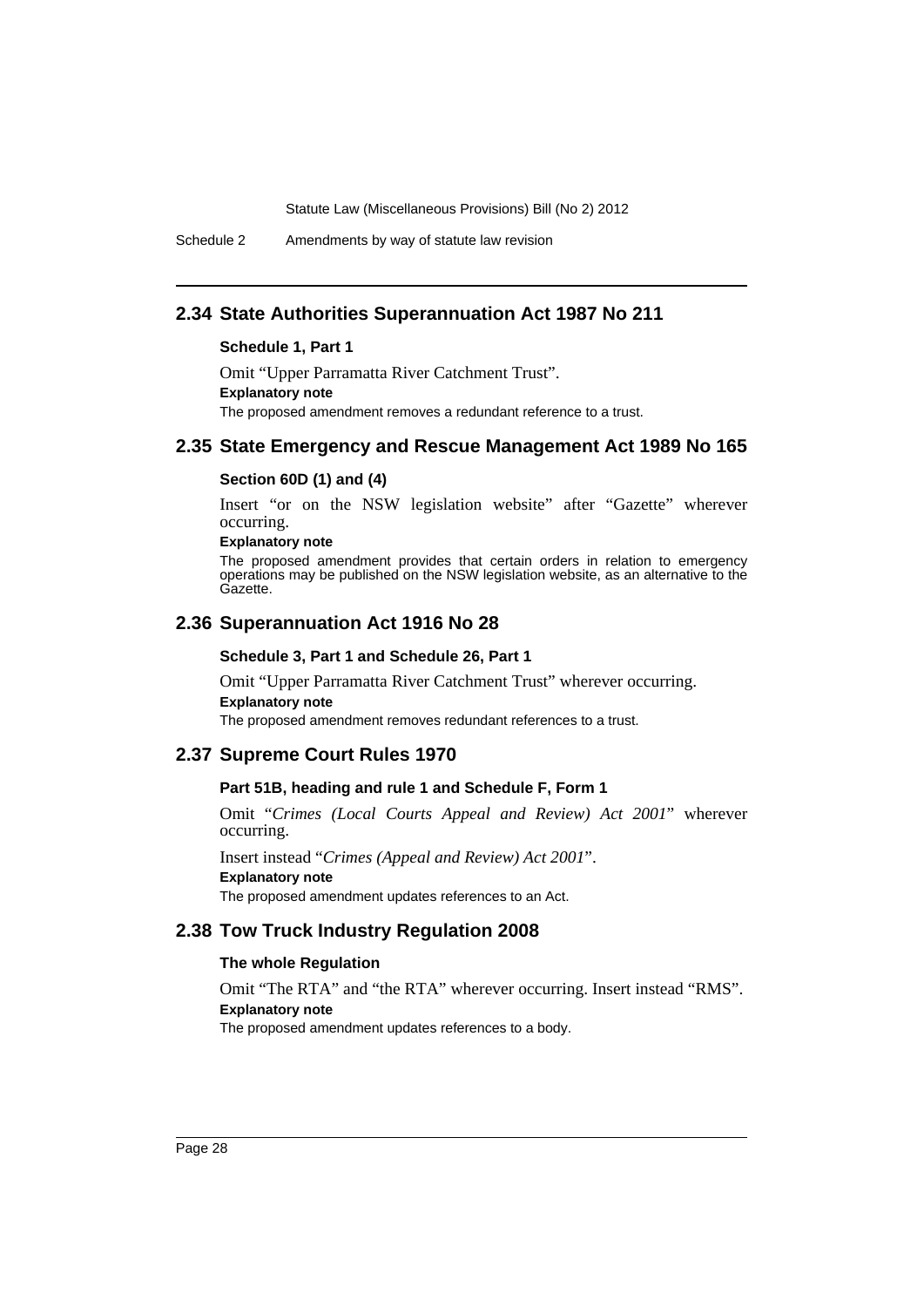Amendments by way of statute law revision example 2

### **2.39 Transport Administration Act 1988 No 109**

- **[1] Section 3 (1)** Omit the definition of *Public Transport Ticketing Corporation*.
- **[2] Section 56 (d)** Omit the paragraph. Insert instead:

(d) until its dissolution, Sydney Metro.

**[3] Section 65, paragraph (j) of the definition of "transport authority"** Omit the paragraph. Insert instead:

(j) until its dissolution, Sydney Metro.

- **[4] Section 81A, paragraph (g) of the definition of "Authority"** Omit the paragraph.
- **[5] Schedule 5, clause 2, paragraph (h) of the definition of "Authority"** Omit the paragraph. Insert instead:

(h) until its dissolution, Sydney Metro.

### **[6] Schedule 9**

Omit the Schedule. **Explanatory note** The proposed amendments remove redundant references and provisions relating to a dissolved body.

### **2.40 Waste Recycling and Processing Corporation (Authorised Transaction) Act 2010 No 8**

**[1] Sections 7 (1), (3), (4) and (7) and 16 (2) and Schedule 5, clauses 3 (3) and 5 (2)**

Omit "Treasurer" wherever occurring.

Insert instead "Minister for Finance and Services".

### **[2] Section 20 (2)**

Insert at the end of section 20:

(2) The Minister for Finance and Services (the *Minister*) may delegate to the Director-General of the Department of Finance and Services, or to any other officer of the Government Service prescribed by the regulations, any function of the Minister under this Act except this power of delegation.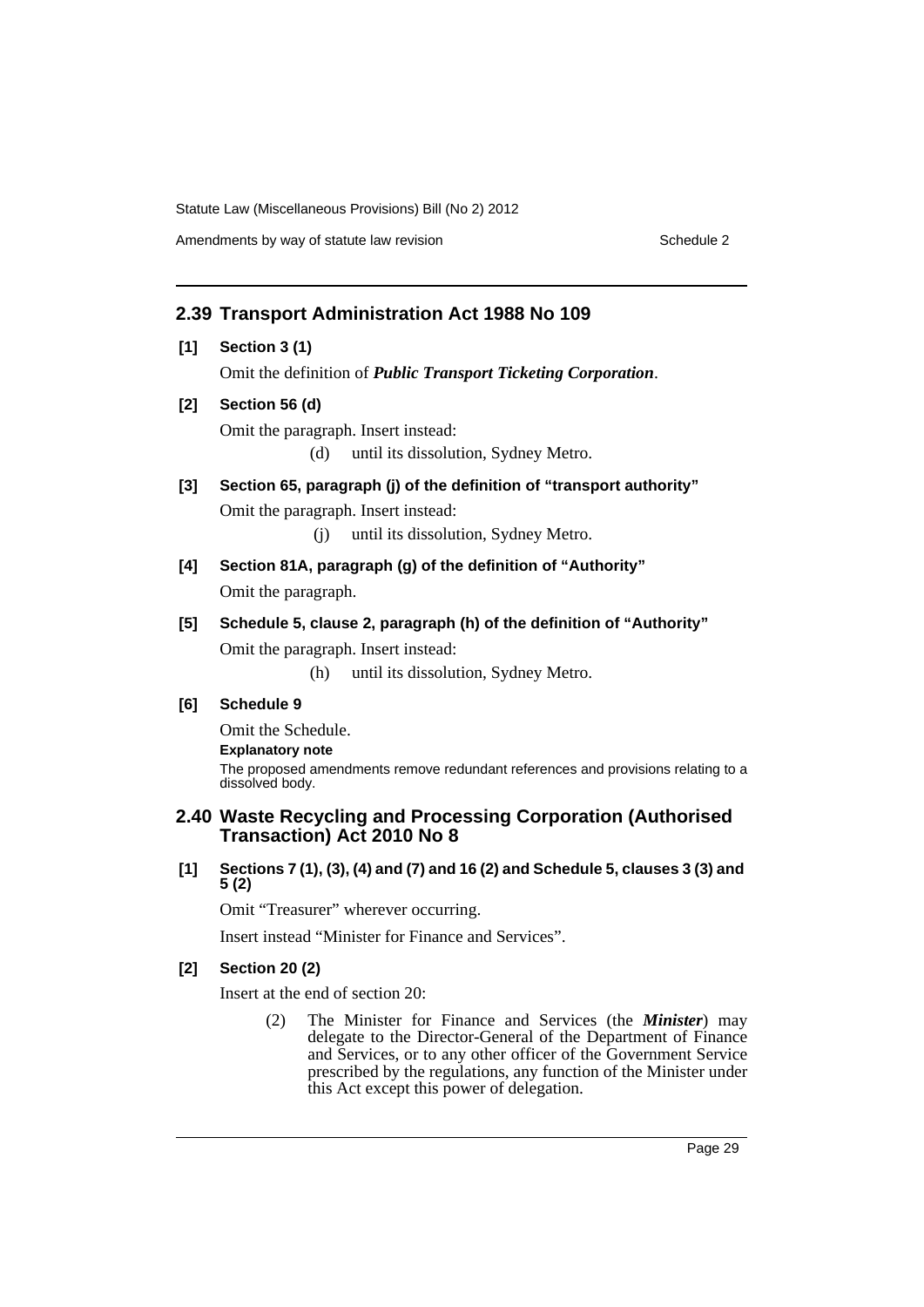Schedule 2 Amendments by way of statute law revision

#### **[3] Schedule 5, clauses 1 and 7**

Omit "General Manager" wherever occurring.

Insert instead "Chief Executive".

#### **[4] Schedule 5, clause 5 (3)**

Insert after clause 5 (2):

(3) In respect of any such transfer, a reference in any provision of Schedule 3 to the Treasurer is to be construed as a reference to the Minister for Finance and Services.

#### **Explanatory note**

The proposed amendments update references to office holders in line with arrangements under the *Public Sector Employment and Management (Waste Assets Management Corporation) Order 2010* and the *Public Sector Employment and Management (Waste Assets Management Corporation) Order 2011*.

### **2.41 Water Management Act 2000 No 92**

#### **Schedule 3, Part 3**

Omit "Country Energy". Insert instead "Essential Energy". **Explanatory note** The proposed amendment updates a reference to a corporation.

## **2.42 Water Management (General) Regulation 2011**

#### **The whole Regulation**

Omit "Country Energy" and "Country Energy's" wherever occurring.

Insert instead "Essential Energy" and "Essential Energy's", respectively. **Explanatory note**

The proposed amendment updates references to a corporation.

### **2.43 Water Sharing Plan for the Lachlan Unregulated and Alluvial Water Sources 2012**

#### **[1] Clause 22 (i)**

Omit "39 ML/day". Insert instead "39ML/year".

### **[2] Clause 69 (b)**

Omit "ATS 474". Insert instead "ATS 4747". **Explanatory note** The proposed amendments correct typographical errors.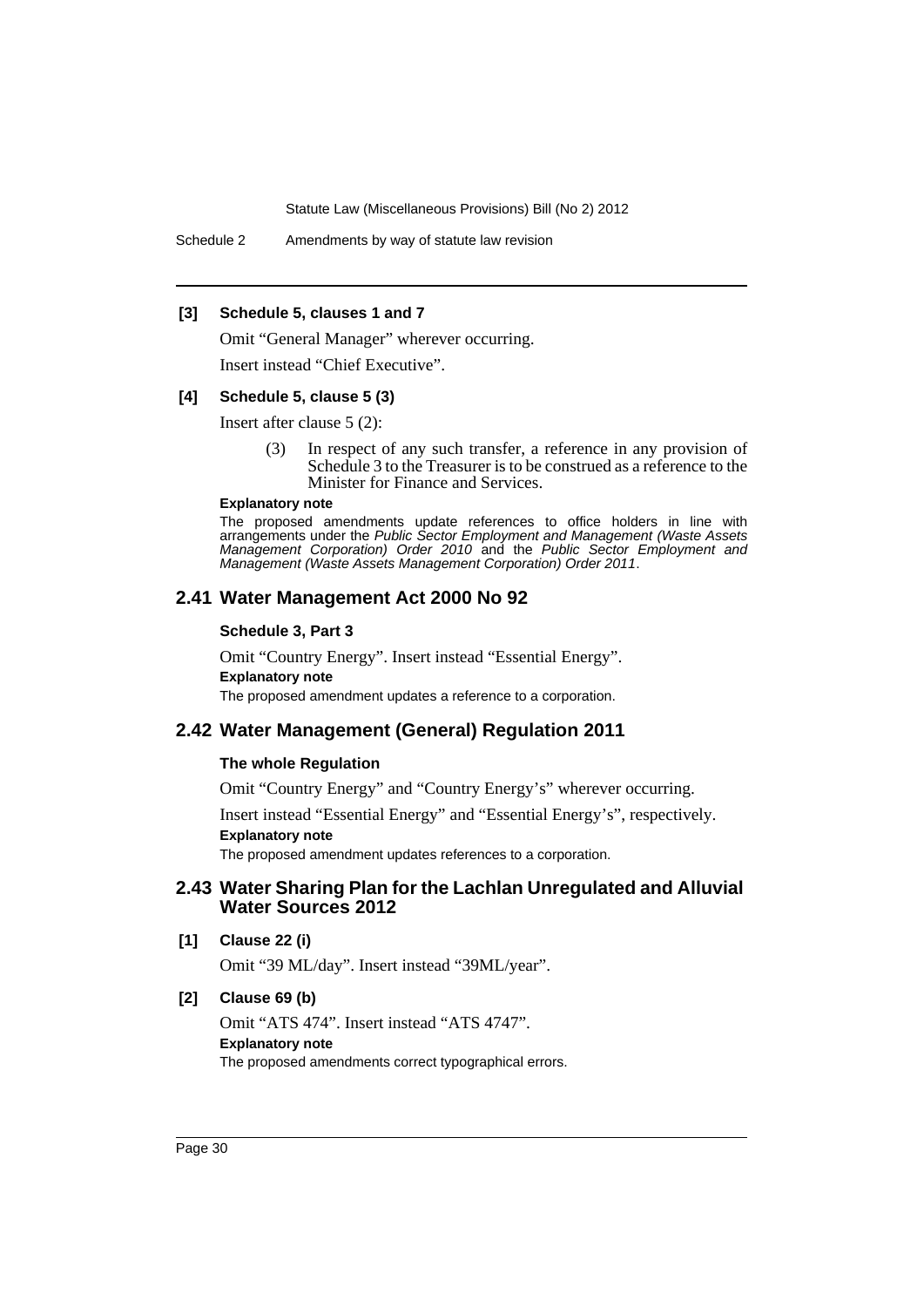Amendments by way of statute law revision example 2

### **2.44 Water Sharing Plan for the NSW Border Rivers Unregulated and Alluvial Water Sources 2012**

#### **Appendix 4**

Omit "Pox". Insert instead "Box". **Explanatory note** The proposed amendment corrects a typographical error.

### **2.45 West Scholarships Act 1930 No 19**

### **Section 13 (2)**

Omit the subsection. Insert instead:

(2) The by-laws shall be submitted for the approval of the Governor.

### **Explanatory note**

The proposed amendment removes redundant provisions relating to the making of by-laws, which are provided for in Part 6 of the *Interpretation Act 1987*.

### **2.46 Workers Compensation (Bush Fire, Emergency and Rescue Services) Regulation 2012**

#### **Clause 4 (b)**

Omit "of New South Wales". **Explanatory note** The proposed amendment omits redundant matter.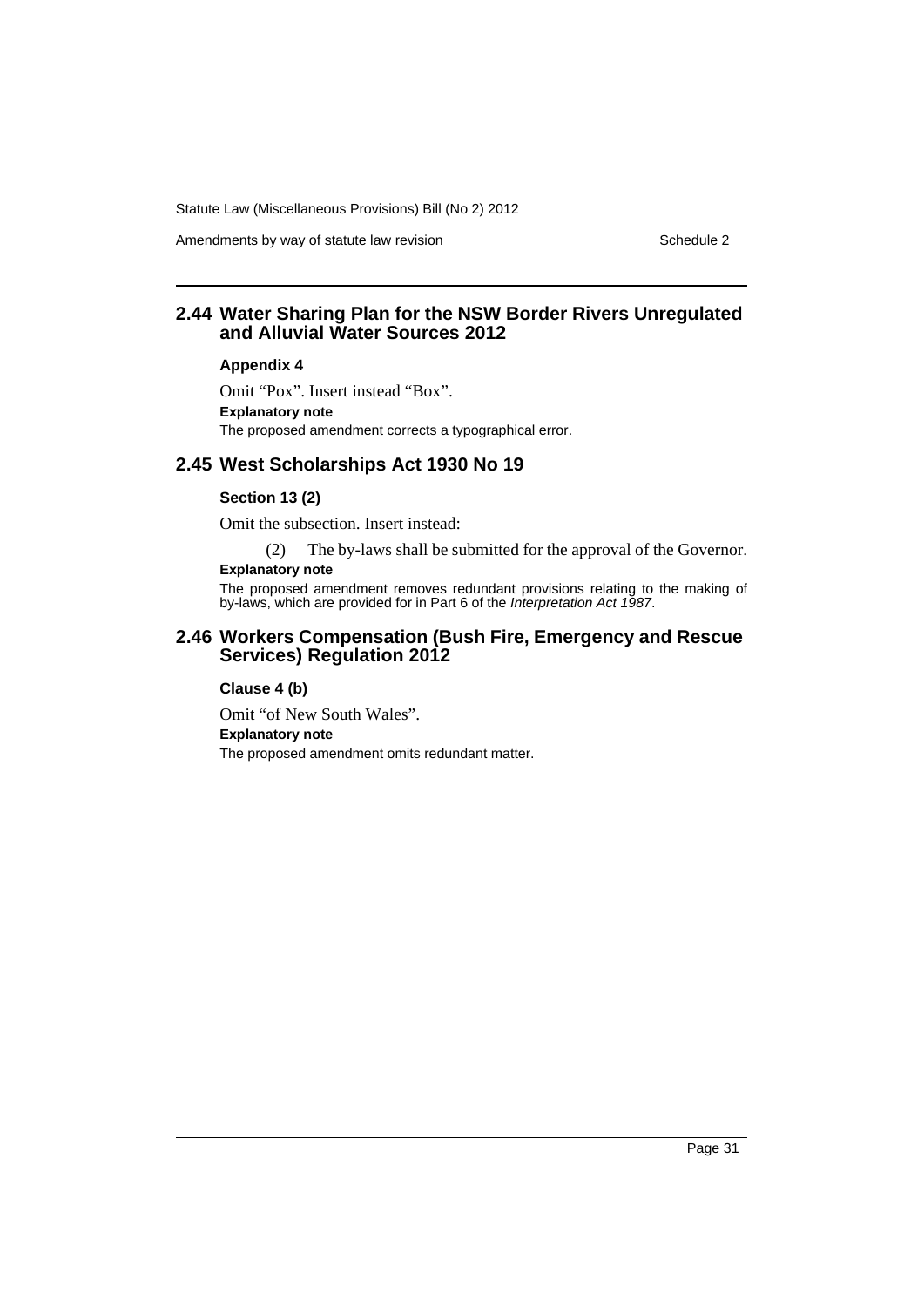Schedule 3 Repeals

## <span id="page-33-0"></span>**Schedule 3 Repeals**

### **1 Repeal of redundant Acts and provisions**

The following Acts and provisions of an instrument are repealed:

| Act or instrument                                                          | <b>Provisions repealed</b> |  |
|----------------------------------------------------------------------------|----------------------------|--|
| <i>Appropriation Act 2011</i> No 42                                        | Whole Act                  |  |
| Appropriation (Supply and Budget Variations)<br>Act 2011 No. 14            | Whole Act                  |  |
| <b>Legal Profession Regulation 2005</b>                                    | Schedule 6                 |  |
| <i>Statute Law (Miscellaneous Provisions) Act 2011</i> Whole Act<br>No 27  |                            |  |
| <i>Statute Law (Miscellaneous Provisions) Act 2012</i> Whole Act<br>No. 42 |                            |  |

### **2 Repeal of amending provisions or repeals that have commenced**

The following provisions of Acts and instruments are repealed:

| <b>Act or instrument</b>                                                      | <b>Provisions repealed</b>                |  |
|-------------------------------------------------------------------------------|-------------------------------------------|--|
| <b>Ports and Maritime Administration Act 1995</b><br>No 13                    | Section 111 and<br>Schedule 3             |  |
| State Environmental Planning Policy (State and<br>Regional Development) 2011  | Schedule 6                                |  |
| State Environmental Planning Policy (Sydney<br>Drinking Water Catchment) 2011 | Schedule 1                                |  |
| State Environmental Planning Policy (Western<br>Sydney Employment Area) 2009  | Note to clause $8(1)$ , and<br>Schedule 5 |  |
| <i>Sutherland Shire Local Environmental Plan 2006</i> Clause 8 (5) and        | Schedule 1                                |  |
| Water Management Act 2000 No 92                                               | Schedule 8.30 [3] and [5]                 |  |

### **3 Restoration of repealed Act**

The repeal of the *Law Courts Limited Act 1977* by the *Statute Law (Miscellaneous Provisions) Act 2011* is revoked and the *Law Courts Limited Act 1977* is taken not to be, and never to have been, repealed.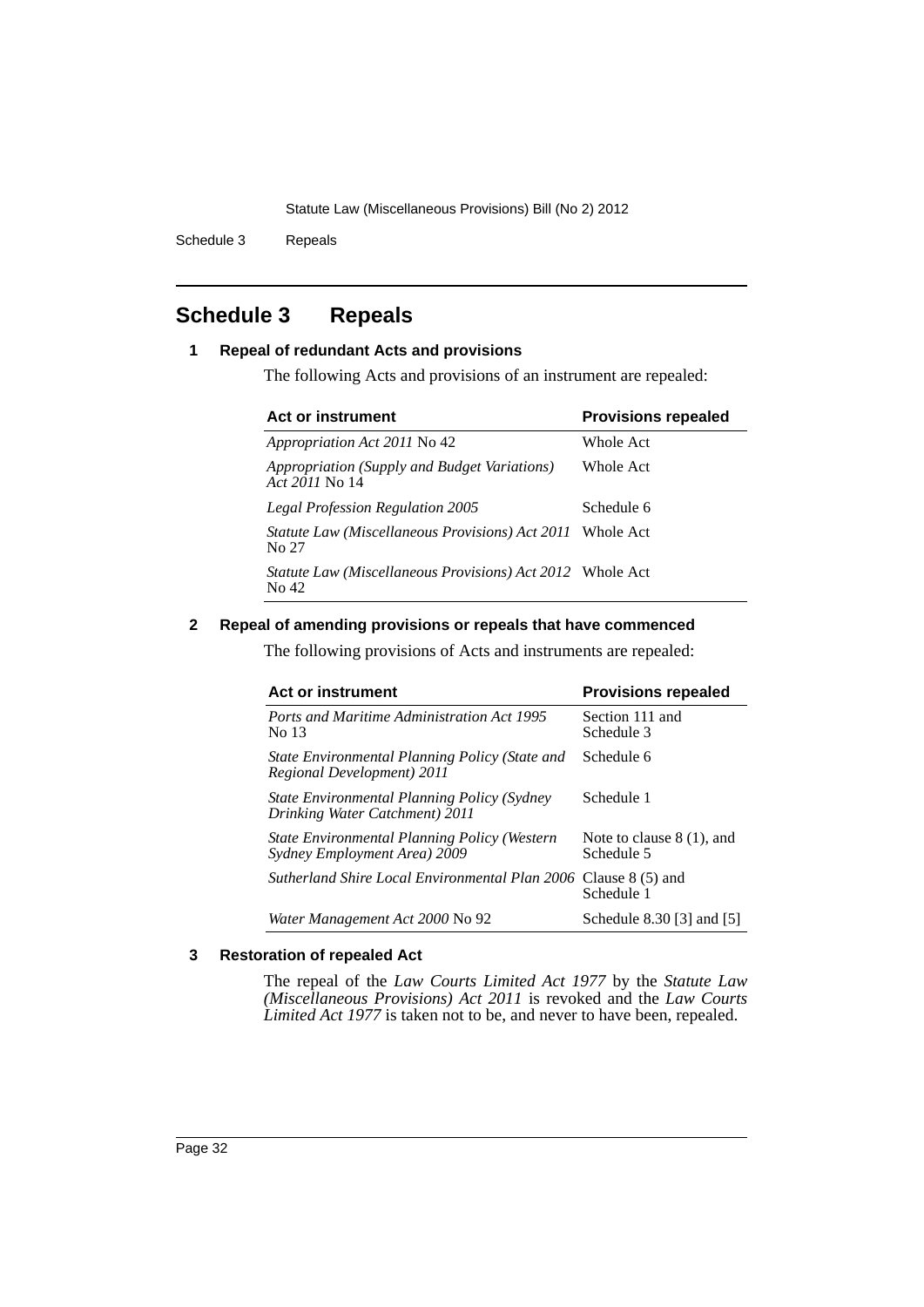General savings, transitional and other provisions Schedule 4

### <span id="page-34-0"></span>**Schedule 4 General savings, transitional and other provisions**

#### **1 Effect of amendment of amending provisions**

- (1) An amendment made by Schedule 1 or 2 to an amending provision contained in an Act or instrument is, if the amending provision has commenced before the Schedule 1 or 2 amendment concerned, taken to have effect as from the commencement of the amending provision (whether or not the amending provision has been repealed).
- (2) In this clause:

*amending provision* means a provision of an Act or instrument that makes a direct amendment to an Act or instrument by:

- (a) the repeal or omission of matter contained in the amended Act or instrument without the insertion of any matter instead of the repealed or omitted matter, or
- (b) the omission of matter contained in the amended Act or instrument and the insertion of matter instead of the omitted matter, or
- (c) the insertion into the amended Act or instrument of matter, not being matter inserted instead of matter omitted from the Act or instrument.

#### **Explanatory note**

This clause ensures that certain amendments, including amendments correcting errors in technical provisions (for example, headings indicating the section to be amended or directions as to where a new section is to be inserted) and rectifying minor drafting errors (for example, corrections in numbering of provisions, correction or insertion of cross-references, omission of unnecessary matter or insertion of omitted matter), will be taken to have commenced on the date the amendments to which they relate commenced.

#### **2 Effect of amendment or repeal on acts done or decisions made**

Except where it is expressly provided to the contrary, if this Act:

- (a) amends a provision of an Act or an instrument, or
- (b) repeals and re-enacts (with or without modification) a provision of an Act or an instrument,

any act done or decision made under the provision amended or repealed has effect after the amendment or repeal as if it had been done or made under the provision as so amended or repealed.

#### **Explanatory note**

This clause ensures that the amendment or repeal of a provision will not, unless expressly provided, vitiate any act done or decision made under the provision as in force before the amendment or repeal.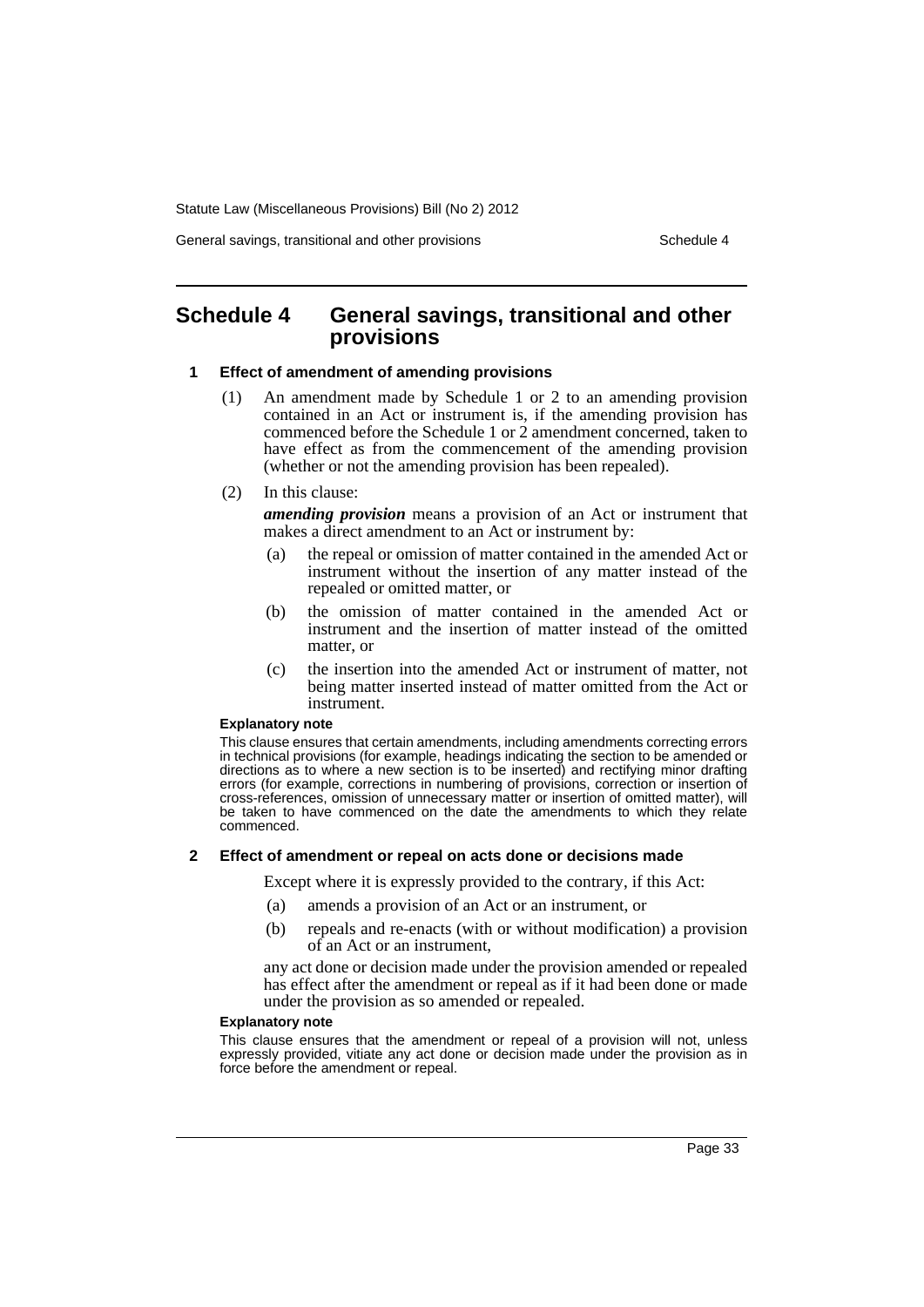Schedule 4 General savings, transitional and other provisions

#### **3 Effect of amendment on instruments**

Except where expressly provided to the contrary, any instrument made under an Act amended by this Act, that is in force immediately before the commencement of the amendment, is taken to have been made under the Act as amended.

#### **Explanatory note**

This clause ensures that, unless expressly provided, any instrument that is in force and made under a provision of an Act that is amended or substituted by the proposed Act will be taken to have been made under the Act as amended.

#### **4 Revocation of repeal**

Section 29A of the *Interpretation Act 1987* applies to the repeal of Acts or instruments, or provisions of Acts or instruments, by this Act.

#### **Explanatory note**

The effect of this clause is to enable the Governor, by proclamation, to revoke the repeal by the proposed Act of any Act or instrument or any provision of an Act or instrument. The Act, instrument or provision the subject of the revocation of repeal is taken not to be, and never to have been, repealed.

#### **5 Regulations**

- (1) The Governor may make regulations containing provisions of a savings or transitional nature consequent on the enactment of this Act.
- (2) Any such provision may, if the regulations so provide, take effect from the date of assent to this Act or a later date.
- (3) To the extent to which any such provision takes effect from a date that is earlier than the date of its publication on the NSW legislation website, the provision does not operate so as:
	- (a) to affect, in a manner prejudicial to any person (other than the State or an authority of the State), the rights of that person existing before the date of its publication, or
	- (b) to impose liabilities on any person (other than the State or an authority of the State) in respect of anything done or omitted to be done before the date of its publication.

#### **Explanatory note**

This clause enables the making of regulations of a savings or transitional nature having a short term effect and relating to incidental matters arising out of the proposed Act with regard to which no specific, or sufficient, provision has been made in the proposed Act.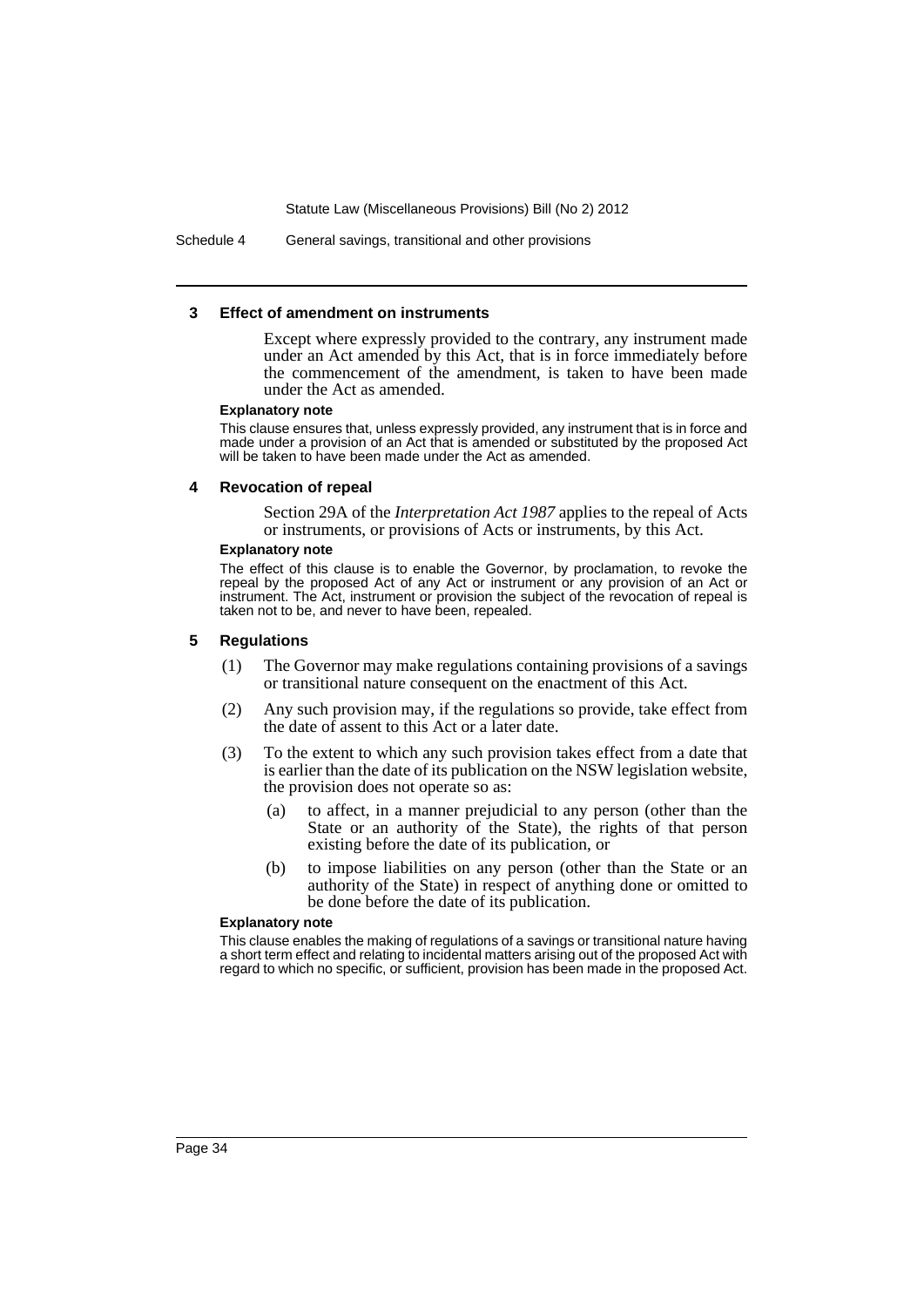Notes

### <span id="page-36-0"></span> **Notes**

**Index of Acts and instruments amended by Schedules 1 and 2** *Air Transport Act 1964* No 36—Schedule 2 *Apprenticeship and Traineeship Act 2001* No 80—Schedule 1 *Australian Museum Trust Act 1975* No 95—Schedule 1 *Biofuels Act 2007* No 23—Schedule 1 *Boorowa Local Environmental Plan 2012*—Schedule 2 *Child Protection (Working with Children) Act 2012* No 51—Schedule 1 *Children and Young Persons (Care and Protection) Act 1998* No 157—Schedules 1 and 2 *Community Land Development Regulation 2007*—Schedule 2 *Compensation to Relatives Act 1897* No 31—Schedule 2 *Contaminated Land Management Act 1997* No 140—Schedule 2 *Co-operatives (Adoption of National Law) Act 2012* No 29—Schedule 2 *Crime Commission Act 2012* No 66—Schedule 1 *Criminal Procedure Act 1986* No 209—Schedules 1 and 2 *Election Funding, Expenditure and Disclosures Act 1981* No 78—Schedules 1 and 2 *Fair Trading Act 1987* No 68—Schedule 2 *First State Superannuation Act 1992* No 100—Schedule 2 *Government Information (Public Access) Act 2009* No 52—Schedule 2 *Gunnedah Local Environmental Plan 2012*—Schedule 2 *Hawkesbury Local Environmental Plan 2012*—Schedule 2 *Health Care Complaints Act 1993* No 105—Schedule 2 *Health Records and Information Privacy Act 2002* No 71—Schedule 2 *Independent Commission Against Corruption Act 1988* No 35—Schedule 1 *Independent Pricing and Regulatory Tribunal Act 1992* No 39—Schedule 2 *Industrial Relations Act 1996* No 17—Schedule 2 *Law Enforcement (Powers and Responsibilities) Act 2002* No 103—Schedule 2 *Library Act 1939* No 40—Schedules 1 and 2 *Local Government Act 1993* No 30—Schedule 1 *Merriwa Local Environmental Plan 1992*—Schedule 2 *Mining Act 1992* No 29—Schedule 2 *Museum of Applied Arts and Sciences Act 1945* No 31—Schedule 1 *Non-Indigenous Animals Regulation 2012*—Schedule 2 *Parliamentary Electorates and Elections Regulation 2008*—Schedule 1 *Petroleum (Onshore) Act 1991* No 84—Schedule 2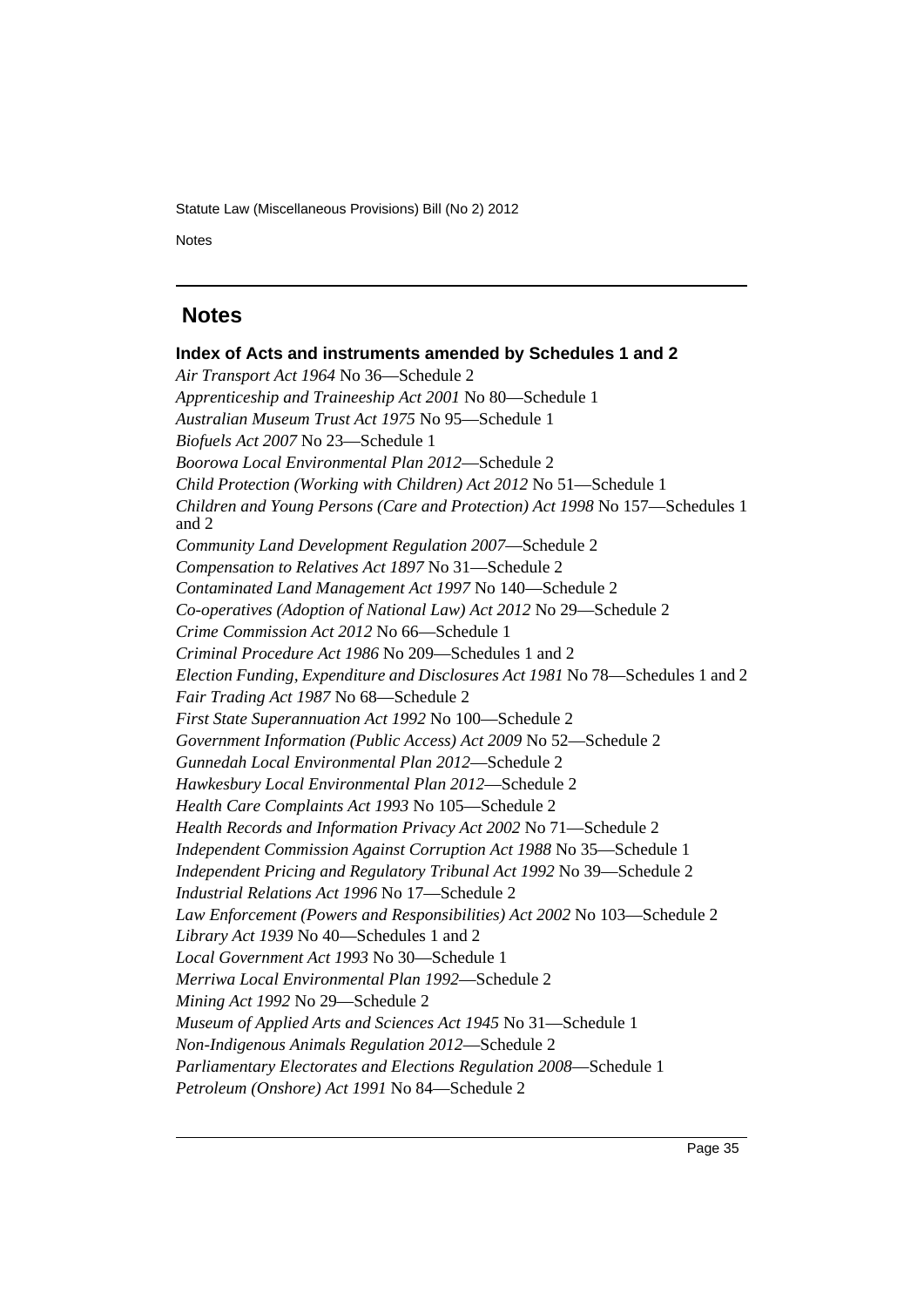*Privacy and Personal Information Protection Act 1998* No 133—Schedule 2 *Public Authorities (Financial Arrangements) Regulation 2005*—Schedule 2 *Public Finance and Audit Act 1983* No 152—Schedules 1 and 2 *Public Sector Employment and Management Act 2002* No 43—Schedule 2 *Racing Administration Act 1998* No 114—Schedule 1 *Residential Tenancies Act 2010* No 42—Schedule 1 *Retirement Villages Act 1999* No 81—Schedule 2 *Richmond Valley Local Environmental Plan 2012*—Schedule 2 *Road Transport (General) Regulation 2005*—Schedule 2 *Road Transport (Safety and Traffic Management) Regulation 1999*—Schedule 2 *Special Commissions of Inquiry Act 1983* No 90—Schedule 1 *State Authorities Non-contributory Superannuation Act 1987* No 212—Schedule 2 *State Authorities Superannuation Act 1987* No 211—Schedule 2 *State Emergency and Rescue Management Act 1989* No 165—Schedule 2 *State Emergency Service Act 1989* No 164—Schedule 1 *Superannuation Act 1916* No 28—Schedule 2 *Supreme Court Rules 1970*—Schedule 2 *Sydney Opera House Trust Act 1961* No 9—Schedule 1 *Tow Truck Industry Regulation 2008*—Schedule 2 *Transport Administration Act 1988* No 109—Schedule 2 *Travel Agents Act 1986* No 5—Schedule 1 *Universities Governing Bodies Act 2011* No 51—Schedule 1 *Waste Recycling and Processing Corporation (Authorised Transaction) Act 2010* No 8—Schedule 2 *Water Management Act 2000* No 92—Schedules 1 and 2 *Water Management (General) Regulation 2011*—Schedule 2 *Water Sharing Plan for the Lachlan Unregulated and Alluvial Water Sources 2012*—Schedule 2 *Water Sharing Plan for the NSW Border Rivers Unregulated and Alluvial Water Sources 2012*—Schedule 2 *West Scholarships Act 1930* No 19—Schedule 2 *Workers Compensation (Bush Fire, Emergency and Rescue Services) Regulation 2012*—Schedule 2